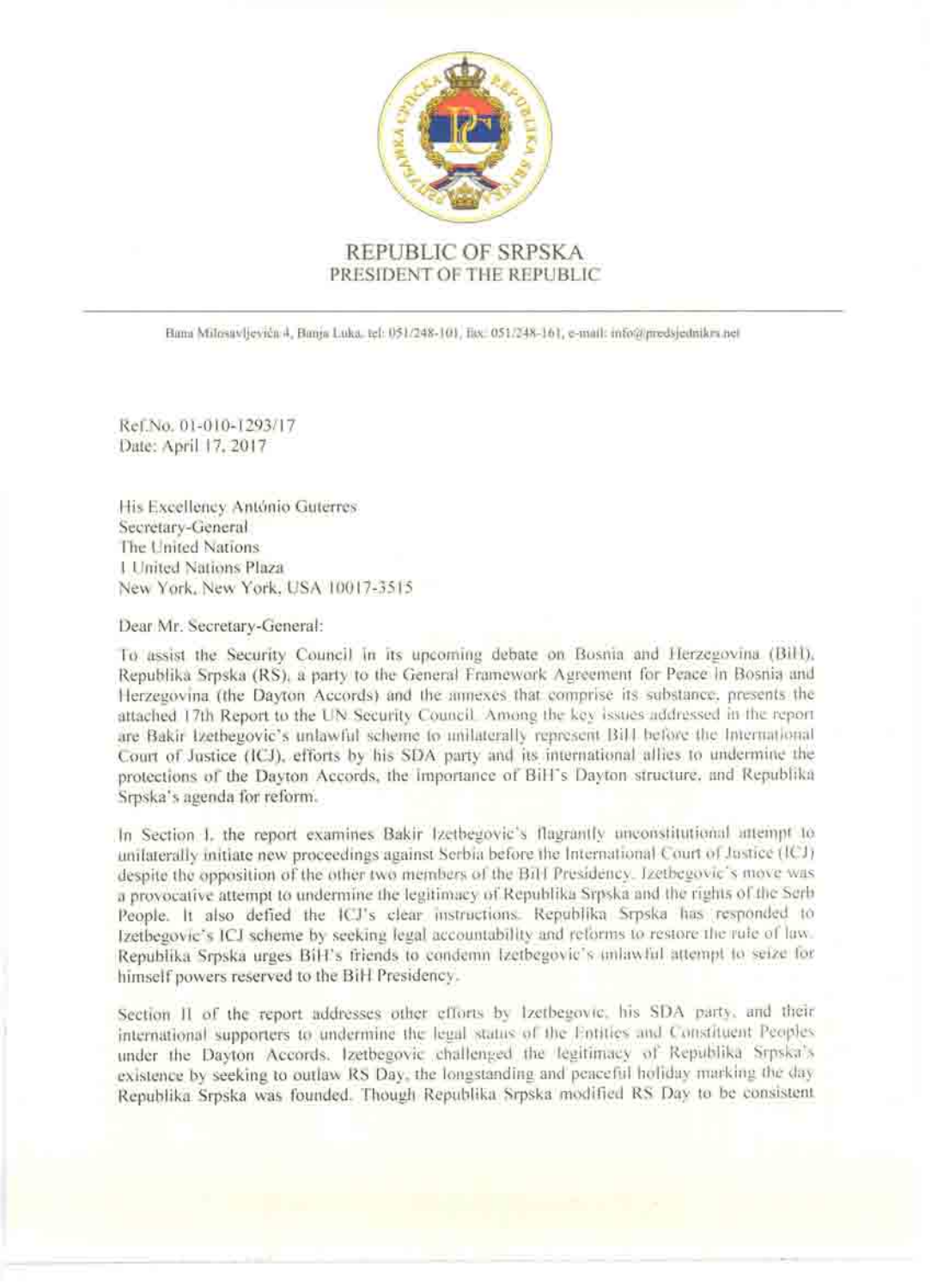with the Constitutional Court's November 2015 decision on the matter, the SDA and its supporters nonetheless accused Republika Srpska of defying the decision. In support of the SDA agenda, U.S. officials made demands on RS officials that unlawfully interfered in BiH's domestic affairs and threatened sanctions if the demands were not met-a threat that the outgoing Obama administration carried out against the RS president in its last week in office. The SDA has also continued to use the BiH Prosecutor's Office as a political weapon against RS officials.

Section III explains that BiH's constitutional structure, created under the Dayton Accords, is indispensible and must be restored. The BiH Constitution, recognizing what long-term stability in BiH requires, left the Entities broad autonomy, strictly limited BiH-level competencies, and built in safeguards for each of BiH's Constituent Peoples. The High Representative, unfortunately, disregarded such protections-along with BiH's entire constitutional system-as he centralized BiH using his fabricated "Bonn Powers." The same constitutional protections that the High Representative disregarded now enable BiH's Bosniak parties to block all reforms to restore the Dayton structure.

In Section IV, the report outlines Republika Srpska's agenda for reform: Republika Srpska despite the SDA's allegations, is not seeking to secede from BiH. Republika Srpska is instead working to implement the decentralized Dayton system, which the EU has made clear is no barrier to EU membership. Republika Srpska is continuing to pursue judicial reform through the EU-sponsored Structured Dialogue on Justice, despite SDA obstruction of essential changes. The BiH justice system requires significant reforms, including measures to prevent discrimination against war crimes victims based on ethnicity and to prevent politics from guiding the BiH Prosecutor's Office's decisions. It is also essential to reform the BiH Constitutional Court, which is plagued by political influence and whose seats reserved for foreigners are incompatible with BiH sovereignty and EU membership. Republika Srpska is also rapidly and faithfully implementing its part of the EU-sponsored Reform Agenda.

Section V of the report addresses other threats to BiH's security and progress. It explains that Republika Srpska has supported the necessary measures to fulfill the Reform Agenda at the BiH level, but that BiH institutions have, unfortunately, failed to implement them. Section V also explains how the SDA, an Islamist party, has helped make BiH a sanctuary for jihadists. The SDA also last year pressured the director of the BiH Statistics Agency into unlawfully imposing a program for the BiH census that inflates census results for political purposes.

I would ask that this letter and the report be distributed to the Security Council's members. Should you or any Security Council member require information beyond what is provided in the report or have any questions regarding its contents. I would be pleased to provide you with it.

Yours sincerely:

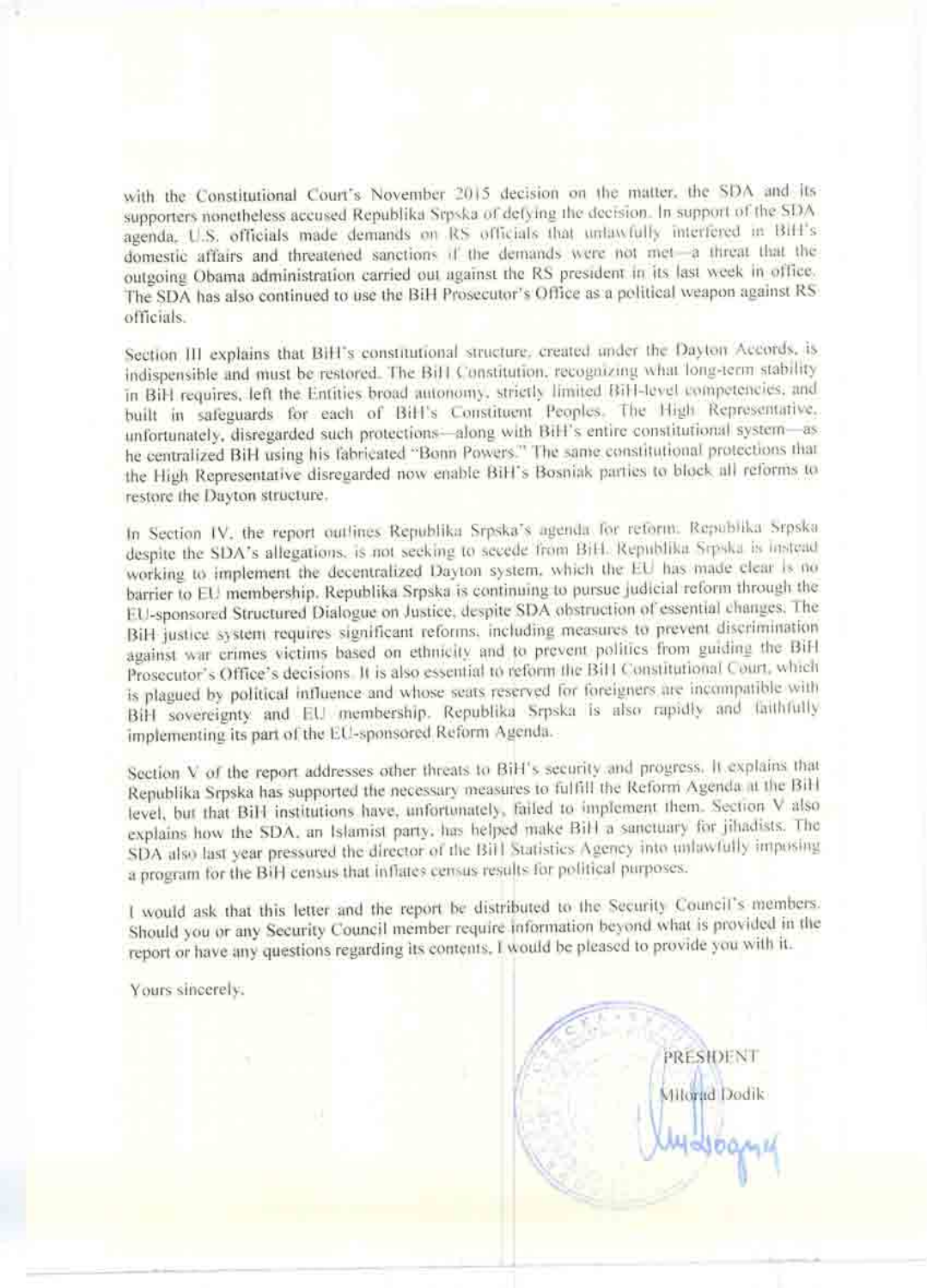# **Republika Srpska's 17th Report to the UN Security Council**

**April 2017**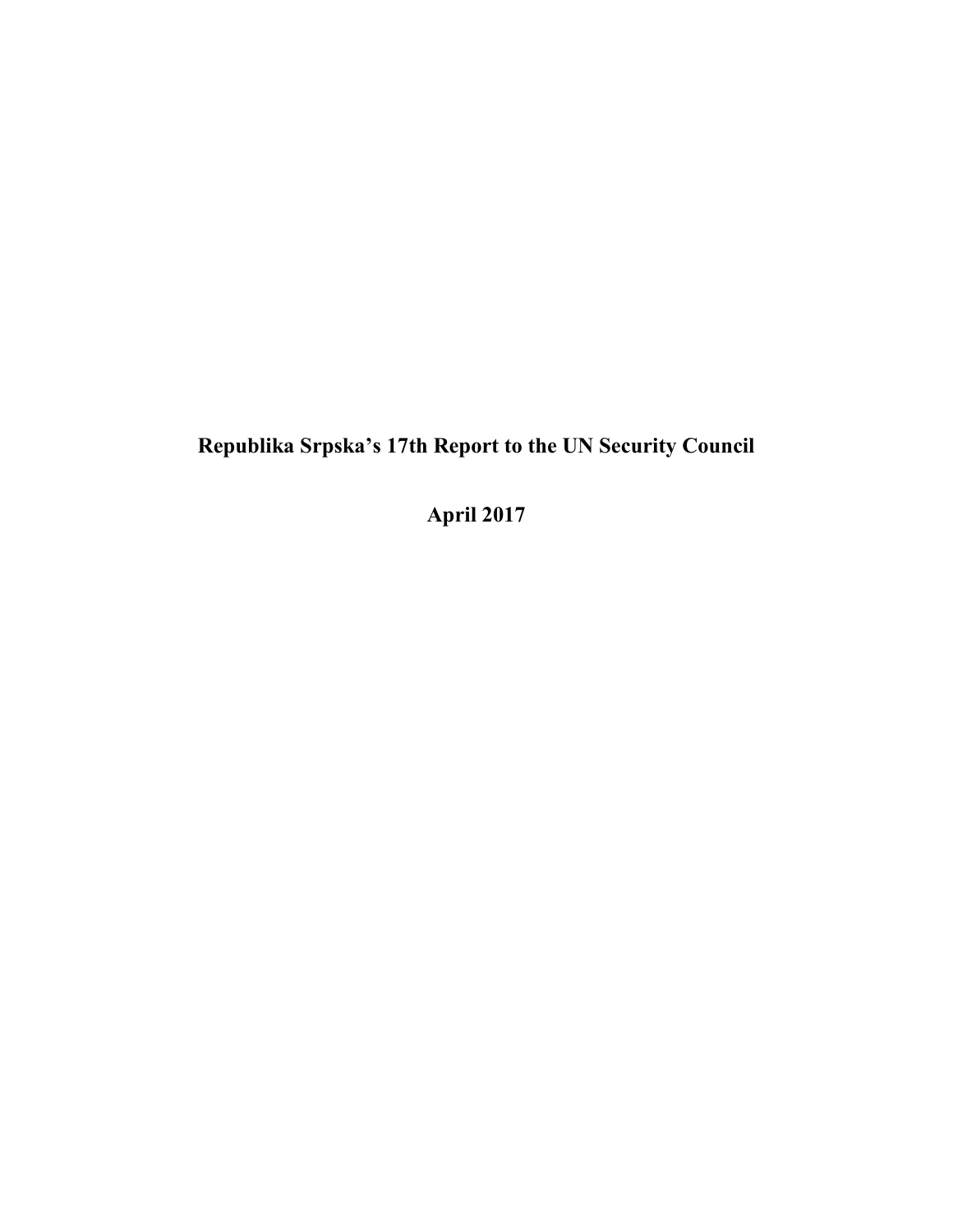# **Republika Srpska's 17th Report to the UN Security Council**

# **Table of Contents**

| I.   |           | Bakir Izetbegovic should be held accountable for his provocative and flagrant violation of                                                                                                                                                                                              |
|------|-----------|-----------------------------------------------------------------------------------------------------------------------------------------------------------------------------------------------------------------------------------------------------------------------------------------|
|      | A.        |                                                                                                                                                                                                                                                                                         |
|      | <b>B.</b> | Izetbegovic's ICJ application was a provocative attempt to undermine RS legitimacy 5                                                                                                                                                                                                    |
|      | C.        | Izetbegovic defied the ICJ's instruction that Sakib Softic was no longer BiH's agent 5                                                                                                                                                                                                  |
|      | D.        |                                                                                                                                                                                                                                                                                         |
|      | Ε.        | The BiH Prosecutor's Office has failed to investigate Izetbegovic's offense against the                                                                                                                                                                                                 |
|      | F.        | The international community should condemn Izetbegovic's latest misconduct 6                                                                                                                                                                                                            |
| II.  | 7         | Izetbegovic's unconstitutional actions involving the ICJ were a part of the SDA's continuing<br>efforts to undermine the legal status of Republika Srpska and the Serb and Croat Peoples<br>under the Dayton Accords with the aid of its supporters within the international community. |
|      | A.        |                                                                                                                                                                                                                                                                                         |
|      | <b>B.</b> | Unlawful U.S. interference in BiH's domestic affairs in support of the SDA agenda  9                                                                                                                                                                                                    |
|      |           | 1. In response to the referendum, U.S. officials issued to the president and prime<br>minister of Republika Srpska a series of demands that unlawfully interfered with                                                                                                                  |
|      |           |                                                                                                                                                                                                                                                                                         |
|      | C.        | Ongoing attempt to improperly use the BiH Prosecutor's Office as a political                                                                                                                                                                                                            |
| III. |           |                                                                                                                                                                                                                                                                                         |
|      | A.        |                                                                                                                                                                                                                                                                                         |
|      | <b>B.</b> |                                                                                                                                                                                                                                                                                         |
|      |           | 1. The High Representative centralized BiH in support of the Bosniak agenda through                                                                                                                                                                                                     |
|      |           | 2. The same constitutional safeguards that should have blocked BiH's centralization<br>now enable the Bosniaks to block necessary reforms to restore the Dayton structure.                                                                                                              |
|      |           | IV. Republika Srpska's agenda for reform seeks to restore the political structure established by                                                                                                                                                                                        |
|      | A.        |                                                                                                                                                                                                                                                                                         |
|      | <b>B.</b> | Republika Srpska is seeking to implement the Dayton system through legitimate                                                                                                                                                                                                           |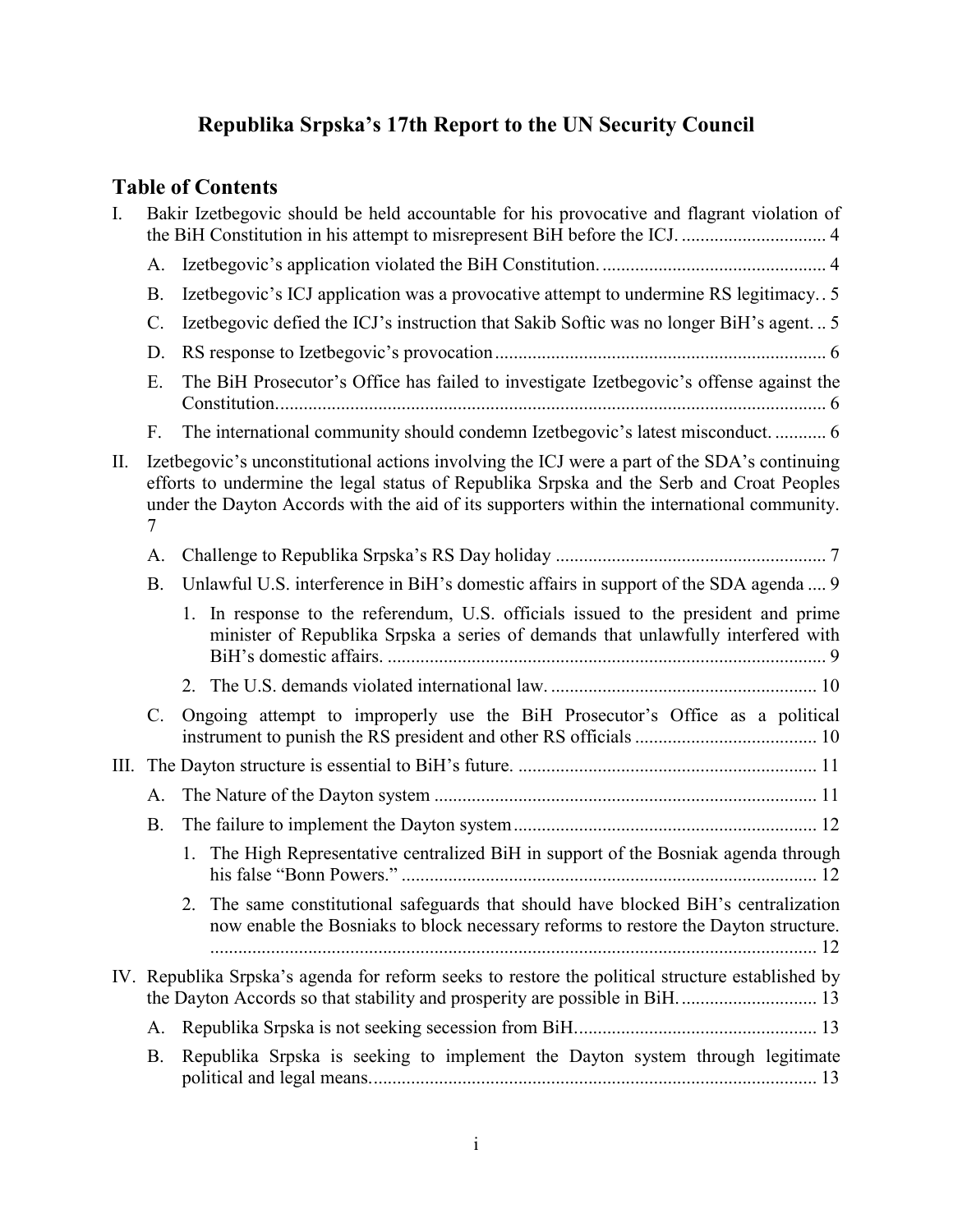|             |                 | 1. Decentralization is consistent with EU integration policy and practice among EU                                                                              |
|-------------|-----------------|-----------------------------------------------------------------------------------------------------------------------------------------------------------------|
|             |                 |                                                                                                                                                                 |
|             | $\mathcal{C}$ . | Reform of the BiH-level justice system in particular is necessary.  15                                                                                          |
|             |                 | 1. The BiH Prosecutor's Office continues to discriminate against Serb victims of war                                                                            |
|             |                 | 2. The BiH Prosecutor's Office serves politics rather than justice 17                                                                                           |
|             | D.              |                                                                                                                                                                 |
|             |                 | 1. A Constitutional Court with foreign members is inconsistent with sovereignty and                                                                             |
|             |                 |                                                                                                                                                                 |
|             |                 | All Serb and Croat leaders support ending the role of foreign judges on the<br>3.                                                                               |
|             | Ε.              | Republika Srpska is implementing the Reform Agenda for EU integration.  21                                                                                      |
|             | F.              |                                                                                                                                                                 |
|             | G.              |                                                                                                                                                                 |
|             | Н.              |                                                                                                                                                                 |
| $V_{\perp}$ |                 | The international community should respect the Dayton Accords and BiH sovereignty.  23                                                                          |
|             | A.              | Members of the international community should support reforms that restore the<br>Dayton structure and refrain from actions that undermine BiH's sovereignty 23 |
|             | <b>B.</b>       |                                                                                                                                                                 |
|             | $\mathcal{C}$ . | The Security Council should end its unjustified application of Chapter VII of the UN                                                                            |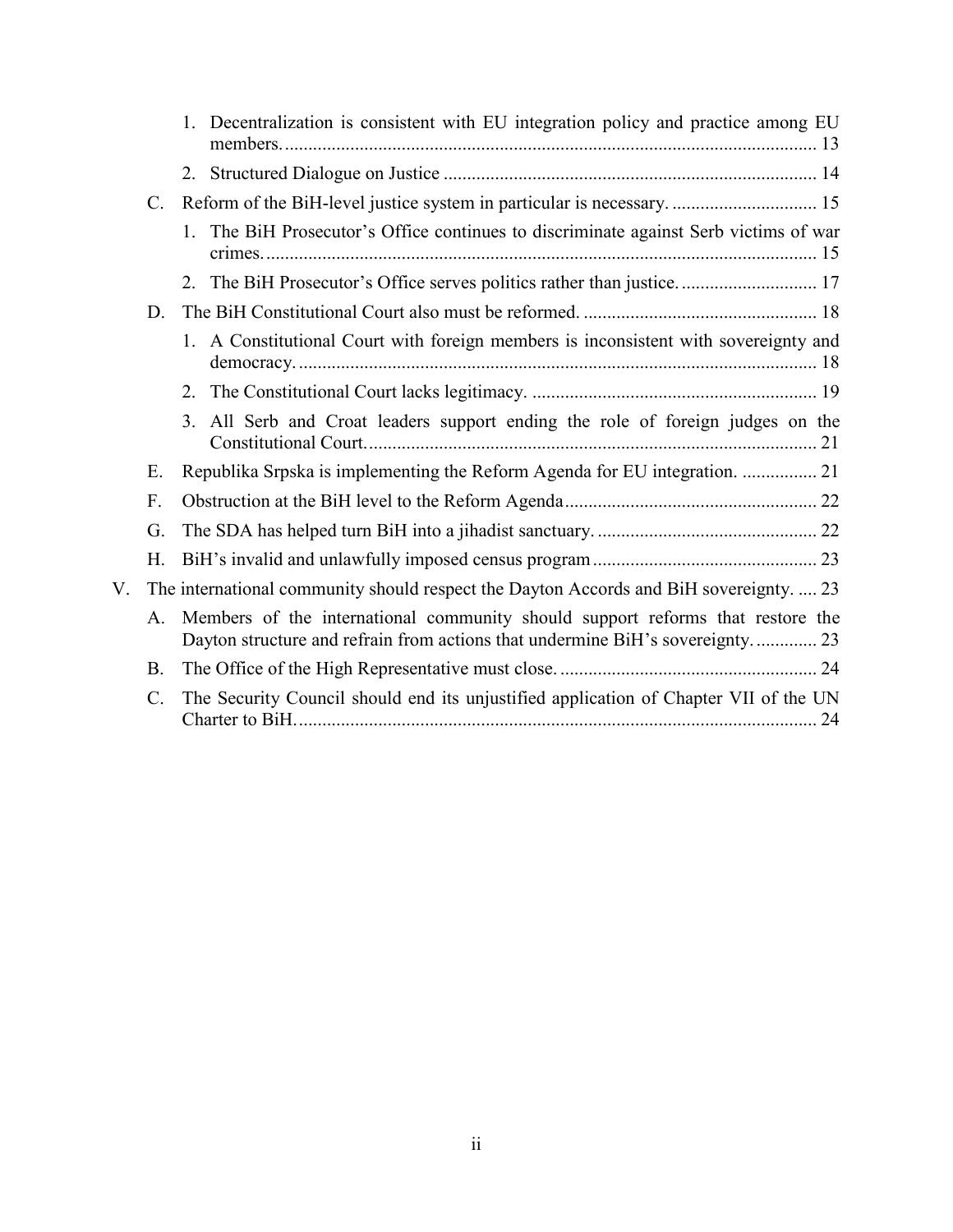# **Republika Srpska's 17th Report to the UN Security Council**

#### **Introduction and Executive Summary**

Republika Srpska (RS), a party to all of the annexes that comprise the Dayton Accords, respectfully submits this 17th Report to the UN Security Council, which outlines the RS Government's views on key issues facing Bosnia and Herzegovina (BiH). Among the issues examined in this report are Bakir Izetbegovic's unlawful attempt to unilaterally represent BiH before the International Court of Justice (ICJ), efforts by his SDA party and its international allies to undermine the protections of the Dayton Accords, the importance of BiH's Dayton structure, and Republika Srpska's agenda for reform.

#### **I. Bakir Izetbegovic should be held accountable for his provocative and flagrant violation of the BiH Constitution in his attempt to misrepresent BiH before the ICJ.**

Section I of the report examines Bakir Izetbegovic's recent violation of the BiH Constitution. In March, he attempted to initiate new proceedings against Serbia before the ICJ based on a 2007 ICJ judgment involving Serbia despite the other two members of the BiH Presidency opposing such action. The Constitution empowers only the BiH Presidency to represent BiH before international institutions such as the ICJ, and a single member of the Presidency has no authority to take decisions on its behalf. Yet Izetbegovic made no effort even to consult the other members of the presidency with respect to initiating new proceedings before the ICJ. Izetbegovic's move was a provocative attempt to undermine the legitimacy of Republika Srpska and the rights of the Serb People. His actions defied the ICJ's clear instruction that Sakib Softic, BiH's agent from the original lawsuit a decade earlier, was no longer authorized to represent BiH. Republika Srpska has responded to Izetbegovic's ICJ scheme by seeking legal accountability for those responsible and reforms to restore the rule of law. Republika Srpska urges members of the international community to condemn Izetbegovic's unlawful attempt to seize for himself powers reserved to the BiH Presidency.

#### **II. Izetbegovic's unconstitutional actions involving the ICJ were a part of the SDA's continuing efforts to undermine the legal status of Republika Srpska and the Serb and Croat Peoples under the Dayton Accords with the aid of its supporters within the international community.**

In section II, the report describes other efforts by the SDA and its international supporters to undermine the legal status of the Entities and Constituent Peoples under the Dayton Constitution. Izetbegovic challenged the legitimacy of Republika Srpska's existence by seeking a ban on RS Day, the longstanding and peaceful annual celebration of the day Republika Srpska was founded. Republika Srpska modified RS Day to be consistent with the Constitutional Court's November 2015 decision, but the SDA and its allies nonetheless accused Republika Srpska of defying the Constitutional Court. In support of the SDA agenda against Republika Srpska, U.S. officials made demands on the RS president and prime minister that unlawfully interfered in BiH's domestic affairs, threatening sanctions if the demands were not met—a threat that was carried out by the Obama administration in its last week in office. The SDA has also continued to use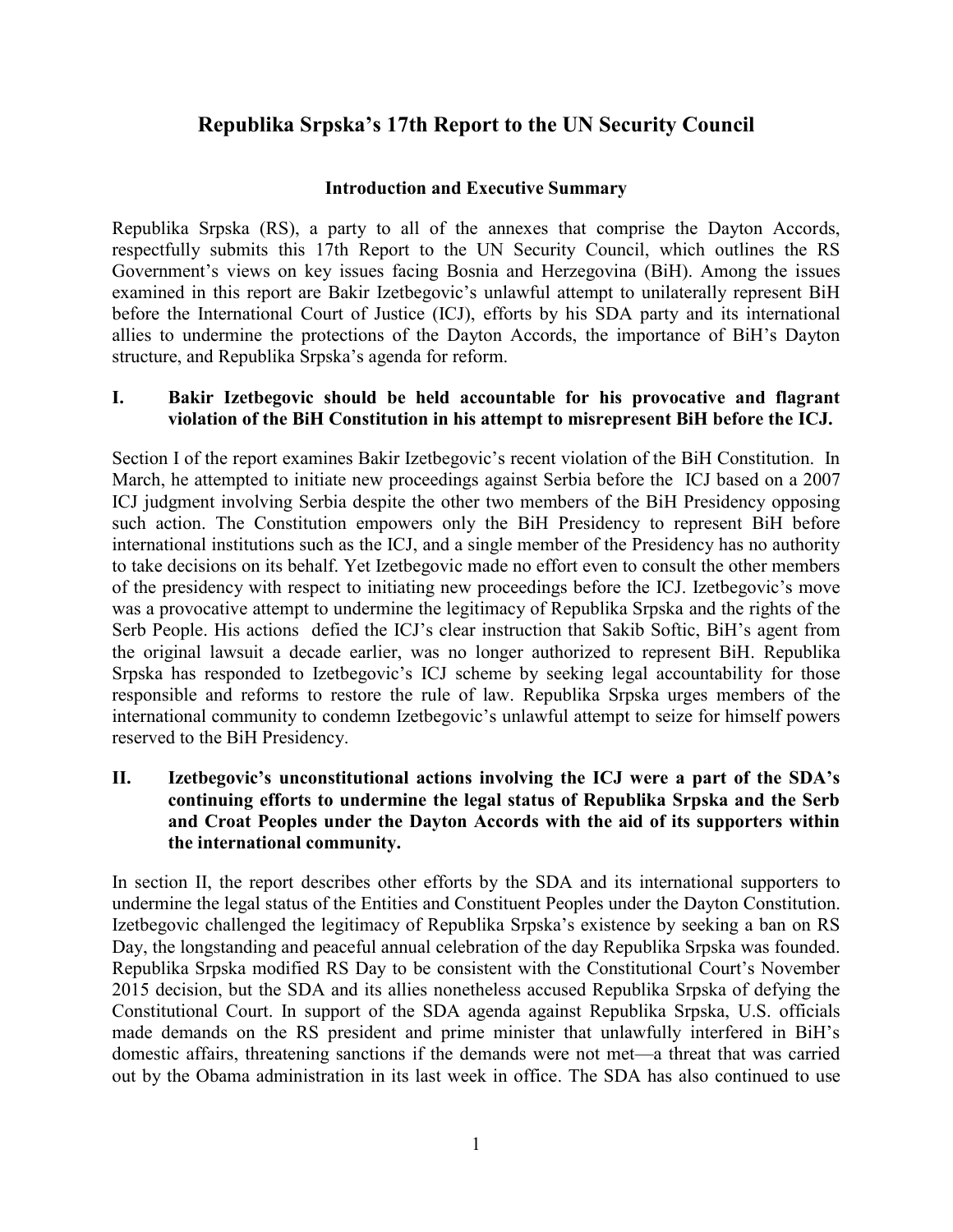the BiH Prosecutor's Office as a political weapon against RS President Milorad Dodik and other officials in violation of the rule of law.

# **III. The Dayton structure is essential to BiH's future.**

Section III explains that the structure created by the Dayton Constitution is indispensible and must be restored. The Constitution, in recognition of what is necessary for long-term stability in BiH, left the Entities broad autonomy, strictly limited BiH-level competencies, and established protections for each of BiH's Constituent Peoples. Unfortunately, the High Representative bypassed those protections as he centralized BiH using his wholly fabricated "Bonn Powers." The very constitutional protections that the High Representative bypassed now enable BiH's Bosniak parties to veto even modest reforms to restore the Dayton structure.

#### **IV. Republika Srpska's agenda for reform seeks to restore the political structure established by the Dayton Accords so that stability and prosperity are possible in BiH.**

Section IV describes Republika Srpska's agenda for reform. Republika Srpska despite SDA claims, is not seeking to secede from BiH. Instead, Republika Srpska is working to implement the decentralized system guaranteed by the Dayton Constitution. As the EU has made clear, BiH's constitutional structure is no barrier to EU membership. Republika Srpska is continuing to seek judicial reforms through the EU-sponsored Structured Dialogue on Justice, despite the SDA's obstruction of necessary changes. It is essential to reform the BiH justice system in order to ensure that war crimes victims are treated the same regardless of their ethnicity and that the BiH Prosecutor's Office makes its decisions based on law instead of politics. It is also imperative to reform the BiH Constitutional Court, which is plagued by political influence and whose seats reserved for foreigners are incompatible with BiH sovereignty and EU membership. Republika Srpska is also rapidly implementing its part of the EU-sponsored Reform Agenda.

# **V. Other threats to security and progress**

In section V, the report examines other threats to BiH's security and progress. Republika Srpska has supported the necessary measures to fulfill the Reform Agenda at the BiH level, but BiH institutions, unfortunately, are undermining BiH's progress by failing to implement them. Section V also explains how the SDA, an Islamist party, has helped make BiH a sanctuary for jihadists. The SDA also pressured the director of the BiH Statistics Agency into unlawfully imposing a program for the BiH census that inaccurately inflates census results for political objectives.

## **VI. The international community should respect the Dayton Accords and BiH sovereignty.**

Section VI asks members of the international community to respect the Dayton Accords and BiH sovereignty. This includes supporting reforms to restore BiH's Dayton structure, refraining from intervening in BiH's domestic political disputes, and closing the Office of the High Representative, which is incompatible with BiH sovereignty and EU membership. It also includes ending the UN Security Council's unjustified application of Chapter VII of the UN Charter to BiH.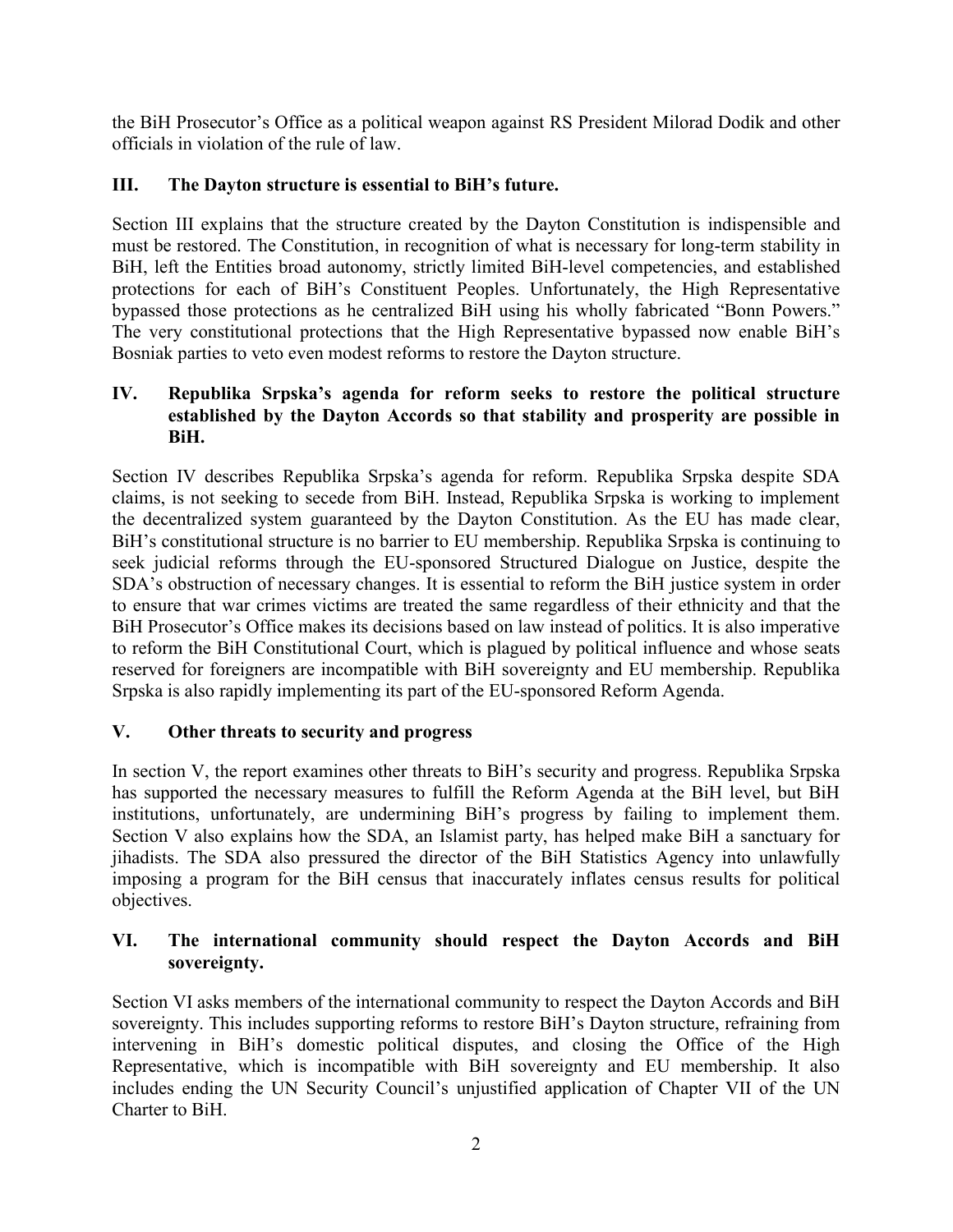Republika Srpska's policies will be guided by its commitment to the Dayton Accords, the Reform Agenda, and other reforms to improve the wellbeing of its citizens.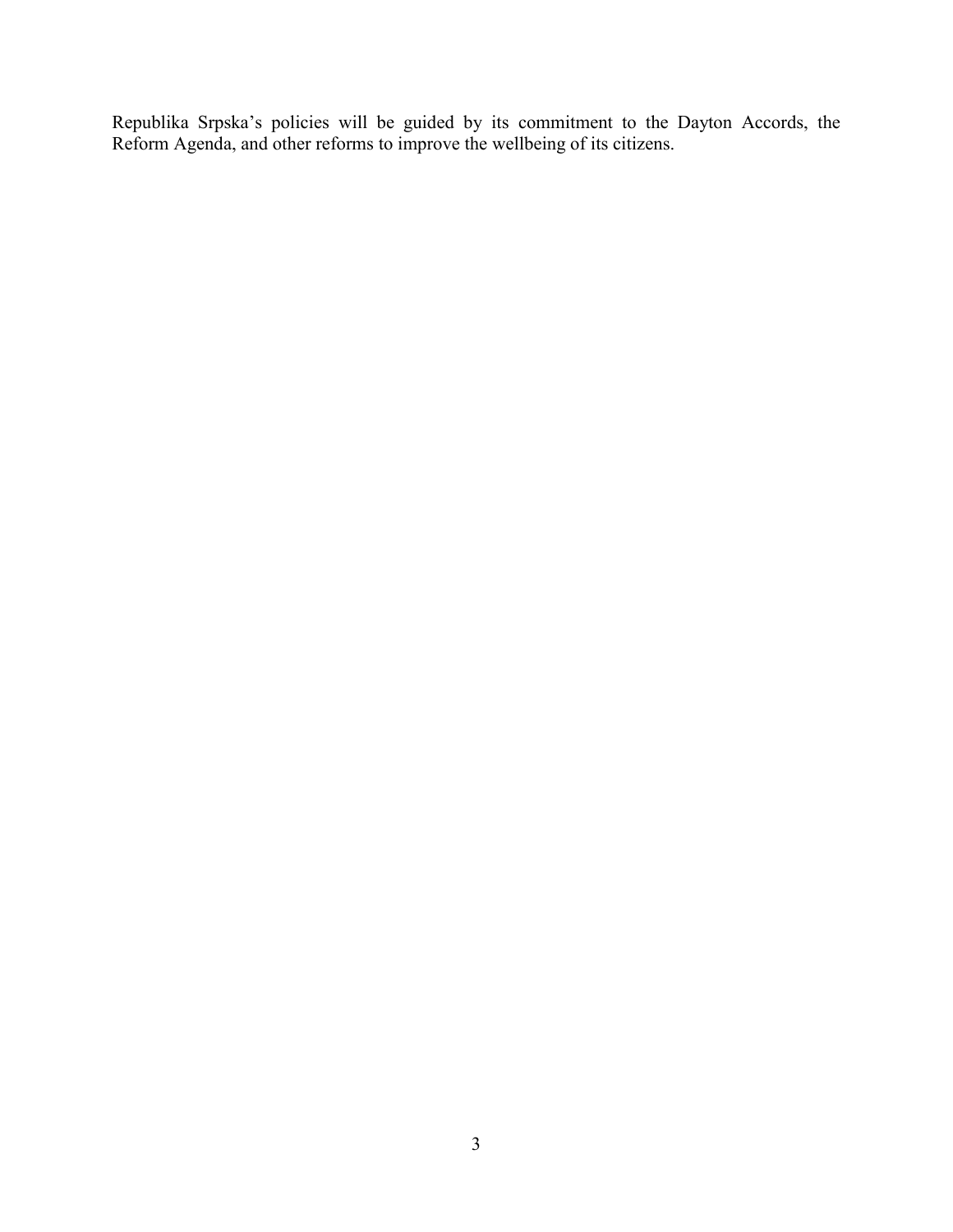#### <span id="page-8-0"></span>**I. Bakir Izetbegovic should be held accountable for his provocative and flagrant violation of the BiH Constitution in his attempt to misrepresent BiH before the ICJ.**

1. In its 16th Report to the UN Security Council in October 2016, Republika Srpska explained how the Bosniak member of the BiH Presidency, Bakir Izetbegovic, and his SDA party have sought to manufacture crises in BiH and undermine inter-Entity and inter-ethnic cooperation. Since that report, Izetbegovic and the SDA have only stepped up their misconduct.

2. On 23 February 2017, Izetbegovic, unilaterally submitted an application for revision of a 2007 judgment of the International Court of Justice (ICJ) in the case *Bosnia and Herzegovina v. Serbia and Montenegro*. The original proceedings and decision of the ICJ were the source of significant political turmoil within BiH and the region. Although the case had been filed more than 20 years ago and the final judgment issued nearly 10 years prior, Izetbegovic sought to exploit the ICJ for his own perceived political gain by submitting an application for revision of the Court's judgment without any legal basis and in the face of warnings by domestic, regional and international governments. In doing so, Izetbegovic acted as if the interests and rights of Serbs within BiH did not exist.

3. Izetbegovic's action was a premeditated, direct violation of the Constitution of BiH, taken with knowledge that such action required support from the other co-equal members of the BiH Presidency and that the other members would not support it. Izetbegovic also acted with the knowledge, as he put it, that the "process of the revision in this case would cause the biggest crisis in BiH since the signing of the Dayton peace agreement."<sup>1</sup> Although some in the international community warned Izetbegovic against taking this action, it is remarkable that the international community has yet to publically condemn him for now having taken it. Izetbegovic's move to appeal the ICJ judgment against the wishes of the Croat and Serb members of the Presidency is emblematic of the SDA's broader contempt for the constitutional protections guaranteed to Serbs and Croats in the Dayton Accords. Izetbegovic should be held accountable for his illegal and provocative attack on BiH's constitutional order.

#### **A. Izetbegovic's application violated the BiH Constitution.**

<span id="page-8-1"></span>4. Under the BiH Constitution, only the Presidency is empowered to represent BiH before international institutions such as the  $\text{ICJ}^2$ . The BiH Constitution further provides that the Presidency shall "endeavor to adopt all Presidency Decisions . . . by consensus" and that such decisions nevertheless must be adopted by two Members "when all efforts to reach consensus have failed."<sup>3</sup> There has been no decision by two members of the Presidency in support of submitting an application to the ICJ. In fact, Izetbegovic did not even attempt to obtain consensus among the Serb and Croat members of the Presidency. The application Izetbegovic directed to be filed with the ICJ was never submitted to other members of the Presidency for their decision.

 $\overline{a}$ <sup>1</sup> Mladen Dragojlovic, *IBNA/Analysis: Tensions in BiH Still High*; INDEPENDENT BALKAN NEWS AGENCY, 14 Feb. 2017.

<sup>2</sup> BiH Constitution, Art. V.3.

<sup>&</sup>lt;sup>3</sup> BiH Constitution, Art. V.2.c.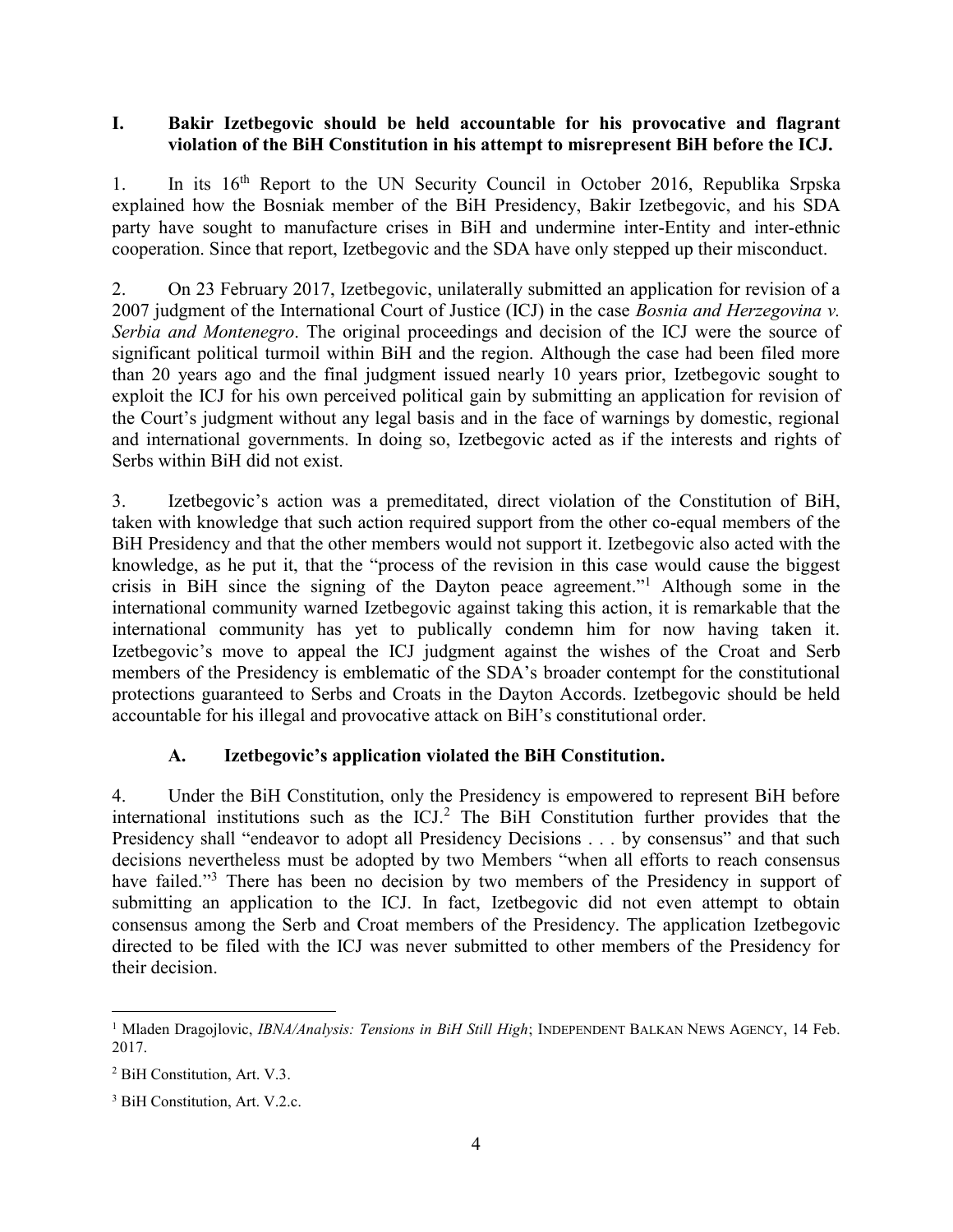5. It is clear, therefore, that the pleading filed with the Court was not submitted on behalf of BiH, as the Statute of the ICJ requires and the ICJ itself concluded. Responsible authorities under the BiH Constitution—members of the Presidency Mladen Ivanic and Dragan Covic—were not given an opportunity even to review the pleading. The constitutional establishment of a threemember Presidency—with shared and exclusive authority to represent BiH and its three Constituent Peoples before international organizations—is itself proof of the importance to BiH stability that decisions are made by *all* of the Presidency members when issues arise of this sort.

6. Izetbegovic's presentation of an application for revision of the ICJ's prior judgment is unlawful and destructive to the stability of BiH. Legal actions to criminally prosecute this serious violation of law are warranted and should be instituted.

## <span id="page-9-0"></span>**B. Izetbegovic's ICJ application was a provocative attempt to undermine RS legitimacy.**

7. The main goal of Izetbegovic's illegal application to the ICJ was the same as that of the original lawsuit: to undermine Republika Srpska's legitimacy. As American law professor Francis Boyle, who helped write the original complaint, admitted, the main motivation of the lawsuit was "the abolition of the RS."<sup>4</sup> Izetbegovic knew that Serbs within BiH--and their elected representatives within BiH and RS institutions, including the BiH Presidency—staunchly opposed applying to the ICJ for a revision of its 2007 judgment, particularly since there was no substantive legal basis for doing so. By directing that the application to the ICJ be submitted, Izetbegovic wholly disregarded the importance of the rights of Serbs within BiH and acted as if their interests did not matter.

# <span id="page-9-1"></span>**C. Izetbegovic defied the ICJ's instruction that Sakib Softic was no longer BiH's agent.**

8. On 9 March 2017, the president of the ICJ issued a statement rejecting Izetbegovic's attempted application. He explained that the content of the letters the Court received from the three members of the BiH Presidency "demonstrates that no decision has been taken by the competent authorities, on behalf of Bosnia and Herzegovina as a State, to request the revision of the Judgment of 26 February 2007 . . . . "<sup>5</sup> Izetbegovic, in his letter to the ICJ, falsely claimed that no decision of the Presidency was necessary because BiH's agent from the original lawsuit, Sakib Softic, remained BiH's agent for purposes of an application for review. But the ICJ president's statement makes clear that the ICJ had informed Softic in a May 2016 letter, that an application for review would require a new appointment as agent.<sup>6</sup> As the president of the ICJ wrote, "By letter dated 26 May 2016, the Registrar informed Softić that a new appointment would be required. No document attesting to the appointment of Softić for the purposes of proceedings for the revision of the 2007 Judgment has been received by the Court."<sup>7</sup> Izetbegovic thus directed Softic to file the application despite being fully aware that Softic was not BiH's

 $\overline{a}$ <sup>4</sup> *BOJL: Politicka cena - Republika Srpska*, DANAS, 3 March 2003.

<sup>5</sup> Press Release of the International Court of Justice, 9 March 2017, p. 2.

<sup>6</sup> *Id*.

<sup>7</sup> *Id*. at p. 1.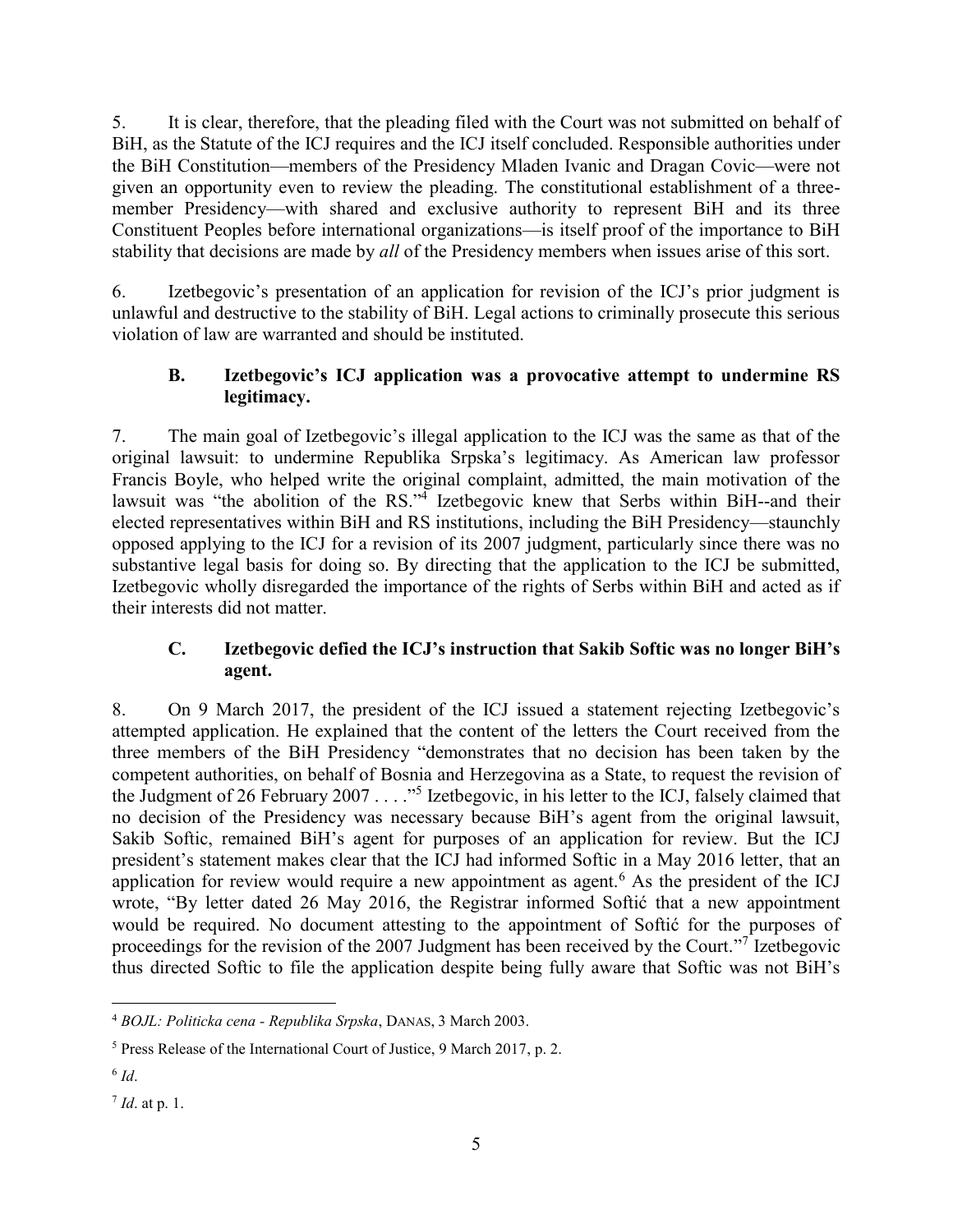agent and thus not authorized to file documents on behalf of BiH.

#### **D. RS response to Izetbegovic's provocation**

<span id="page-10-0"></span>9. Republika Srpska has responded to Izetbegovic's latest attack on BiH's constitutional order the way it has responded to earlier provocations: peacefully and according to law. Member of the Presidency Mladen Ivanic sent a letter of protest to the ICJ, as did BiH Foreign Minister Igor Crnadak.<sup>8</sup> The RS National Assembly passed a resolution setting forth legal measures to be taken in response to the crisis Izetbegovic attempted to initiate. The resolution calls for: appropriate legal action to be taken against those who have violated the law; BiH-level officials from the RS to take necessary and lawful steps to prevent any further unilateral actions by officials in BiH institutions that require decision-making by representatives of all three Constituent Peoples; lawful measures to be taken to reform BiH institutions, including the judiciary, in order to restore the rule of law and the terms of the Dayton Peace Accords; commencement of procedure in the BiH Parliamentary Assembly to end the participation of foreign judges on BiH's Constitutional Court; and RS officials at the BiH and Entity level to defend all rights and principles established by the Dayton Peace Accords.

#### <span id="page-10-1"></span>**E. The BiH Prosecutor's Office has failed to investigate Izetbegovic's offense against the Constitution.**

10. Despite the fact that Izetbegovic was most responsible for unconstitutionally initiating the ICJ application, the BiH Prosecutor's Office has failed even to investigate his actions. The BiH Prosecutor's Office has opened an investigation against Softic, the unlawful agent, but not against Izetbegovic, under whose instructions Softic was acting. The failure of the BiH Prosecutor Office to investigate Izetbegovic is evidence of its political bias in favor of Bosniak officials and policies and its lack of independence.

## <span id="page-10-2"></span>**F. The international community should condemn Izetbegovic's latest misconduct.**

11. Although key members of the international community warned Izetbegovic against filing his unilateral ICJ appeal, they have not publicly condemned him since he filed it. Before Izetbegovic's attempted appeal, the Head of the OSCE in BiH, Jonathan Moore, criticized Izetbegovic's plan to unilaterally apply to the ICJ, stating: "This process calls into question the status and consensus of the BiH presidency, for which there is no justification. . . . [T]he revision of the lawsuit is not a good decision, it is not communal nor is it practical at this time."<sup>9</sup> Just before the submission of the ICJ appeal application, the PIC Steering Board ambassadors "expressed concern about the serious political situation that has developed in BiH as a result of the initiative to request a revision of the 2007 ruling of the International Court of Justice (ICJ) in the case of Bosnia and Herzegovina against Serbia and Montenegro."<sup>10</sup> The Steering Board

 $\overline{a}$ <sup>8</sup> President Ivanic and Minister Crnadak are both officials from Republika Srpska serving within BiH level institutions.

<sup>9</sup> *Ambassador Jonathan Moore, head of the OSCE mission in BiH: unfortunately, rhetoric is cheaper than results,*  OSLOBODJENJE, 9 Feb. 2017.

<sup>&</sup>lt;sup>10</sup> Statement by the Ambassadors of the Steering Board of the Peace Implementation Council, 23 Feb. 2017.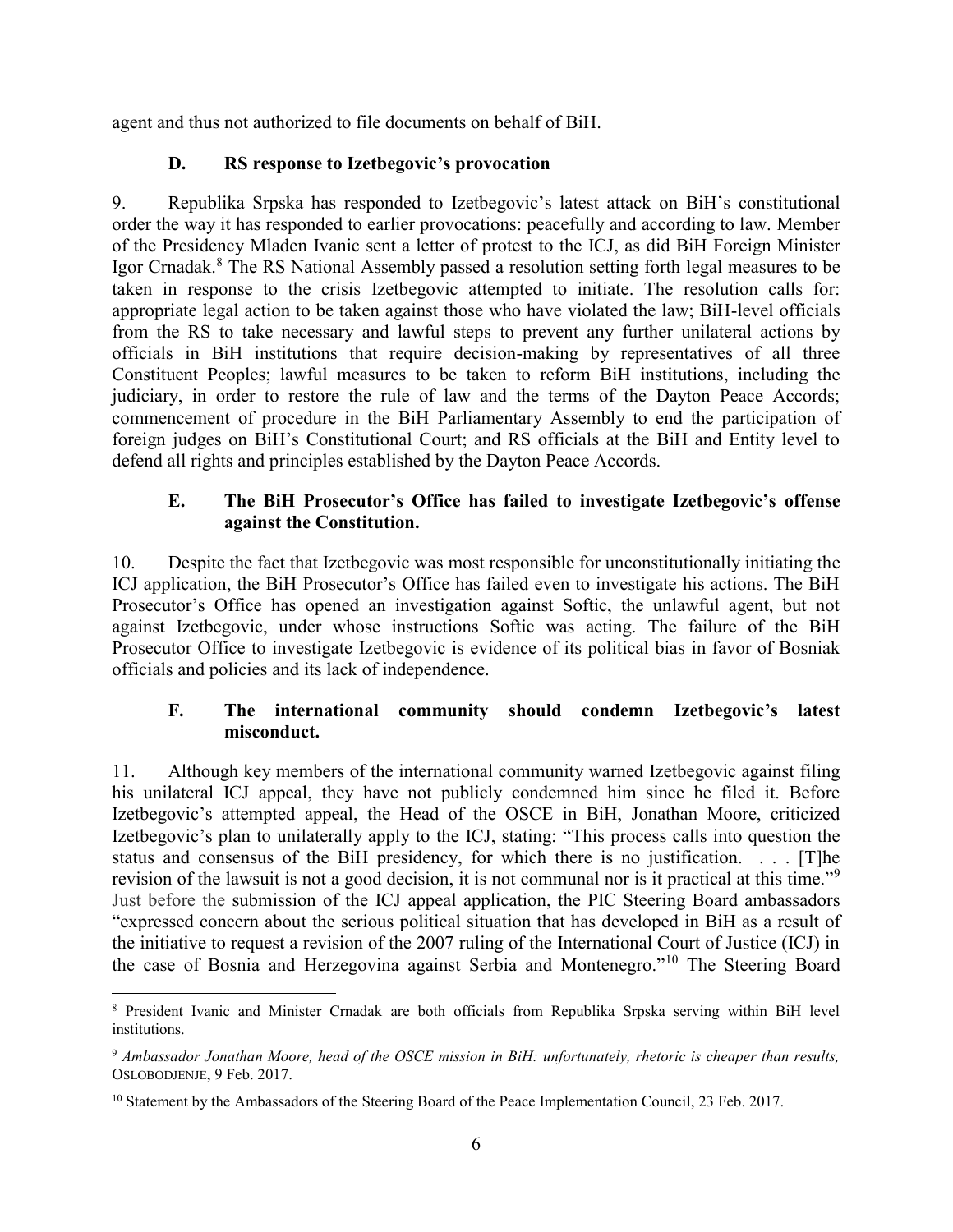ambassadors further stated that "political leaders should refrain from unilateral actions and return to the principles of compromise, dialogue and consensus in making decisions, as well as respecting the BiH constitution, institutions and the rule of law."<sup>11</sup>

12. Yet the international community has been silent since Izetbegovic ignored their warnings and filed his unconstitutional and provocative appeal. Republika Srpska urges the international community to condemn Izetbegovic's unlawful and dangerous attempt to claim for himself powers reserved to the BiH Presidency. His action challenges a cornerstone of the BiH Constitution: shared competency among and representation of the Constituent Peoples within the Presidency. Izetbegovic's attempt to unilaterally act on behalf of BiH, in direct and open violation of the Constitution, clearly presents the prospect of a material breach of the Dayton Peace Accords, seriously undermining the international agreement that ended the war and safeguards the peace and security of BiH.

#### <span id="page-11-0"></span>**II. Izetbegovic's unconstitutional actions involving the ICJ were a part of the SDA's continuing efforts to undermine the legal status of Republika Srpska and the Serb and Croat Peoples under the Dayton Accords with the aid of its supporters within the international community.**

# **A. Challenge to Republika Srpska's RS Day holiday**

<span id="page-11-1"></span>13. Despite the BiH Constitution's recognition of Republika Srpska, and the special status of the three Constituent Peoples, the SDA has waged an unrelenting campaign to undermine constitutional protections for the Serb and Croat Peoples within BiH. Bakir Izetbegovic's unconstitutional attempt to begin new proceedings against Serbia before the ICJ, as described above, is only his latest of many attempts to do this. Izetbegovic earlier used his position as a member of the BiH Presidency to file a Constitutional Court complaint against Republika Srpska's celebration of the date of its creation, 9 January 1992, an observance that has occurred peacefully for the past 20 years. Notwithstanding Republika Srpska being a party to the treaty that created the BiH Constitution, the SDA specifically claimed that the holiday violated the BiH Constitution because Republika Srpska's creation, in essence, was illegitimate and that the holiday is offensive to Bosniaks and thus should not be celebrated. It also claimed that Republika Srpska's holiday unlawfully discriminated against Bosniaks because the day of the celebration fell on an Orthodox Christian religious holiday. The SDA has not, it should be noted, challenged religious or national holidays celebrated by Bosniaks or Croats.

14. In November 2015, the BiH Constitutional Court's two Bosniak members—both of them former high SDA officials—joined with its three foreign members to outvote the court's Serb and Croat members to uphold Izetbegovic's complaint. This decision followed a long and troubling pattern of the Court, with the backing of the High Representative, politically outvoting BiH judges in support of the Bosniak agenda rather than following the rule of law.

 $\overline{a}$ <sup>11</sup> *Id.* Members of the PIC Steering Board are Canada, France, Germany, Italy, Japan, Russia, United Kingdom, United States, Presidency of the European Union, European Commission, and Organisation of the Islamic Conference, represented by the Republic of Turkey. The Republic of Turkey did not join in the relevant part of the statement.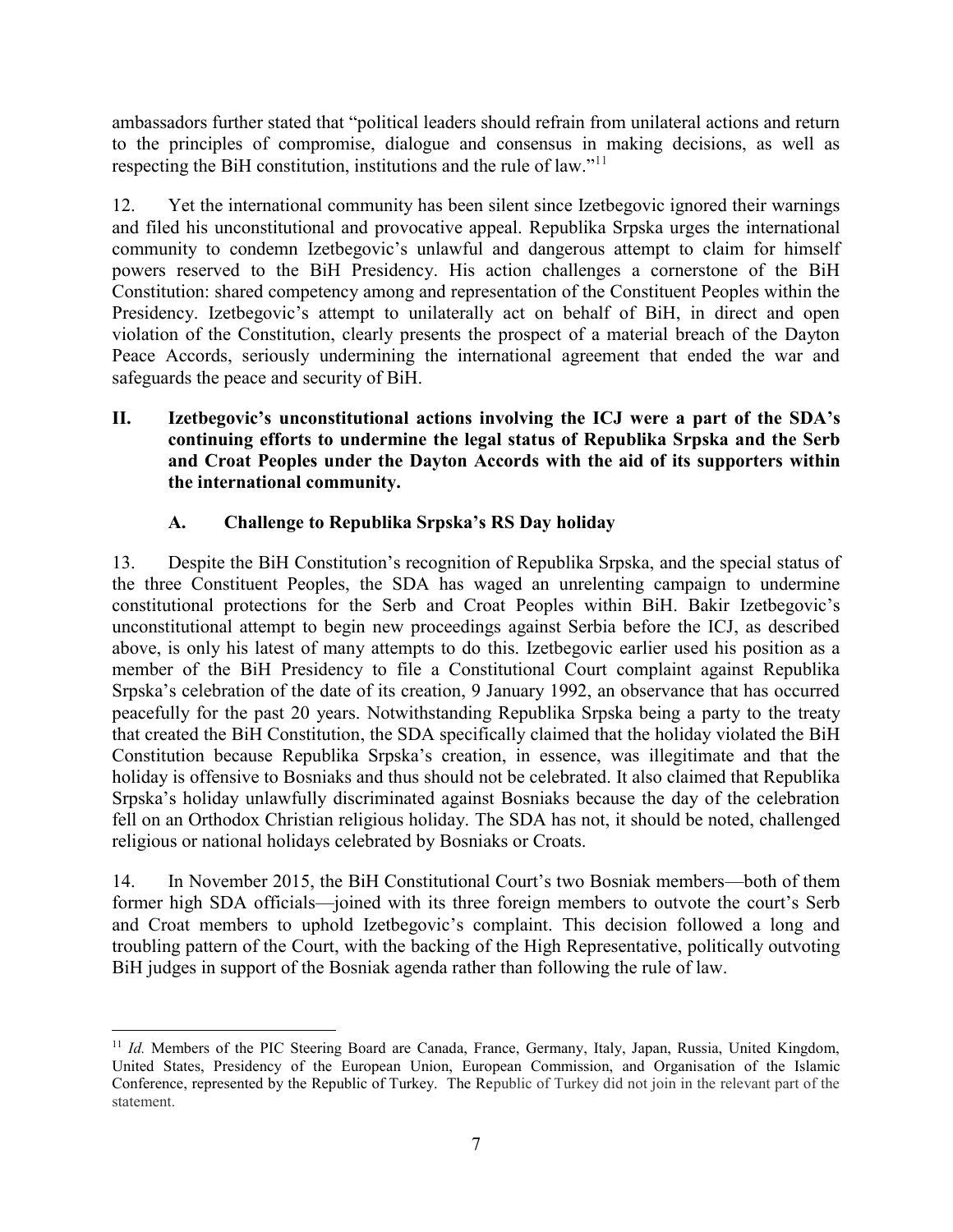15. The SDA hoped to provoke the citizens and political leaders of Republika Srpska to react in a way that the SDA could portray to the international community as a violation of the Constitution and a step toward secession. The RS National Assembly, with the support of all Serb political parties, passed a resolution condemning the political outvoting of the Court and calling on the RS Government to organize an advisory referendum. Citizens of Republika Srpska also reacted strongly through the media and communication with their local officials. Izetbegovic's challenge to the RS observance was widely seen as a direct affront to their Serb nationality and a challenge to the very existence of Republika Srpska. Many believed that if the SDA could successfully nullify the celebration of their Republic, the SDA would seek to further erode the rights and protections granted to the Entities and the Constituent Peoples in the BiH Constitution.

16. Predictably, the SDA responded with an aggressive campaign to depict the actions of Republika Srpska as a direct assault on BiH-level institutions, a rejection of EU accession, and the first step in secession. By so doing, the SDA hoped for international sanctions on Republika Srpska and its officials, especially Republika Srpska's president.

17. Despite the SDA's efforts, the RS National Assembly, with the unanimous support of all Serb parties, pressed forward with its plans to solicit the views of RS citizens through an advisory referendum, in accordance with the RS Law on Referendum and consistent with the RS and BiH constitutions.

18. The referendum was not designed to defy the Constitutional Court's November 2015 decision, but instead to inform the RS National Assembly about how to implement it. The BiH Constitutional Court's November 2015 decision left to Republika Srpska the authority and responsibility to implement the decision to ensure that the celebration of RS Day was in harmony with the BiH Constitution. The decision did not forbid Republika Srpska from celebrating the date of its founding but only required Republika Srpska to "harmonize" Article 3(b) of its Law on Holidays with the Constitution.<sup>12</sup>

19. As part of the process of harmonization, Republika Srpska held its 25 September 2016 referendum to ascertain its citizens' views about whether 9 January should continue to be marked and celebrated as RS Day as it had been—peacefully—for 20 years. RS citizens voted overwhelmingly in favor of retaining the  $9<sup>th</sup>$  of January as the date of RS Day. After the referendum, the RS National Assembly drafted legislation to ensure that RS law is in compliance with the Constitutional Court's November 2015 decision, as well as with the expressed views of

 $\overline{a}$ 

 $12$  As Republika Srpska explained in detail in its  $16<sup>th</sup>$  Report to the UN Security Council, the Constitutional Court's November 2015 decision cannot reasonably be interpreted to forbid the observance of Republika Srpska's founding date. Such an interpretation would require every public holiday in both Republika Srpska and the Federation to be declared unconstitutional. For example, public holidays marking Muslim and Catholic feasts would have to be abolished. Even holidays that are at least partially secular would be unconstitutional because they all coincide with religious feasts. If the Constitutional Court's decision were interpreted as forbidding the RS Day holiday because it allegedly favors one ethnic group over others, it would certainly also require forbidding the Federation's 1 March celebration of "Independence Day," which Serbs consider to be the anniversary of an illegitimate referendum that tore the Serbs of Bosnia and Herzegovina away from their country, Yugoslavia.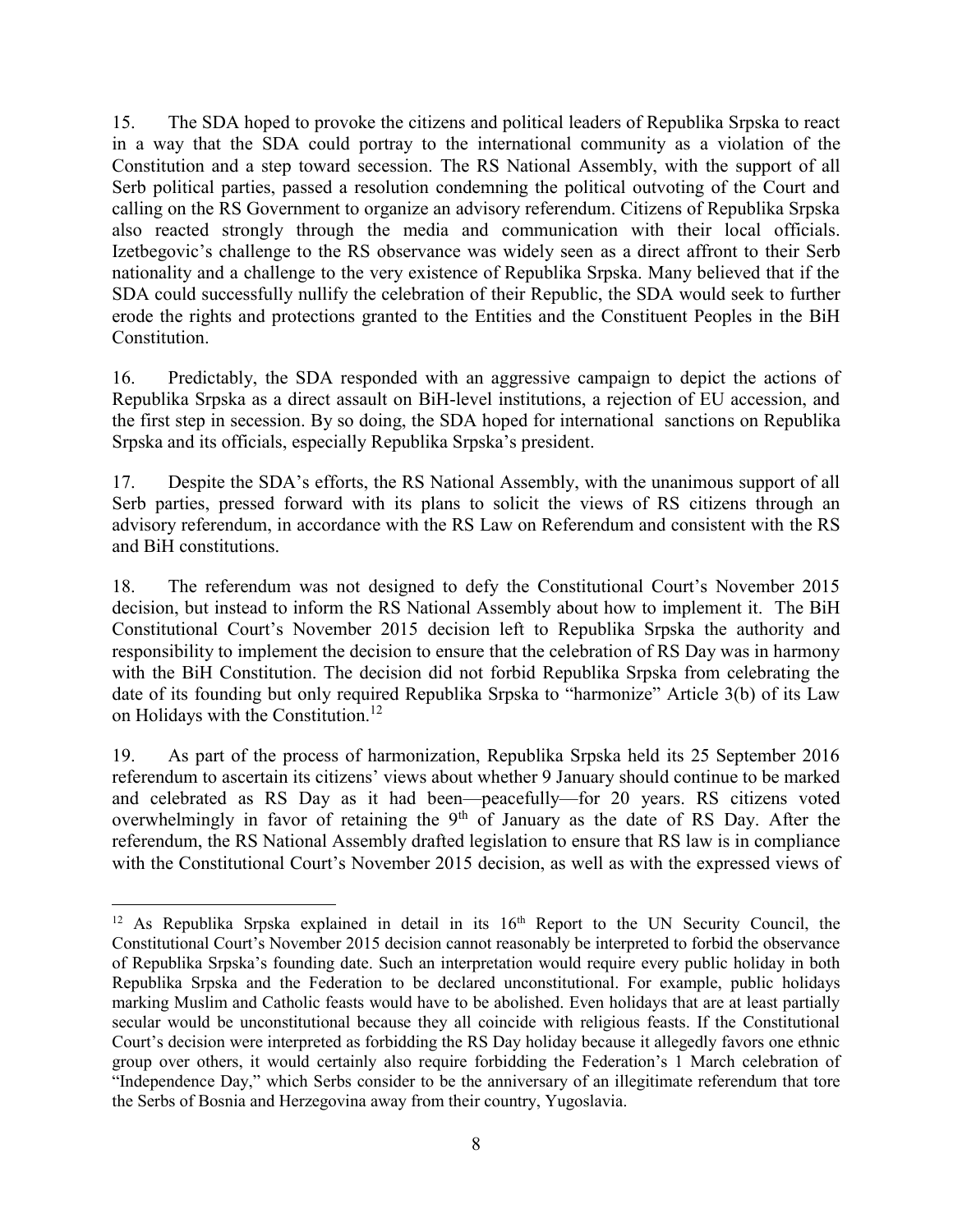RS citizens. The RS National Assembly approved a new law that retained the 9 January date of RS Day, made clear that the date is to be marked and celebrated as a secular holiday, and made other modifications consistent with the Constitutional Court's decision.<sup>13</sup>

20. The SDA Party and its allies in the international community have tried to raise tensions by making the false claim that the referendum was a step toward secession of Republika Srpska from BiH. In reality, the referendum concerned the narrow question of the date of RS Day and nothing else. As explained below, President Dodik and other RS leaders have repeatedly made clear their support for Republika Srpska's continued existence as an Entity within BiH's Dayton structure.

21. Pursuant to the new law that modified RS Day to be consistent with the Constitutional Court's November 2015 decision—a law whose constitutionality has not been challenged— Republika Srpska once again peacefully celebrated RS Day on 9 January 2017. There is no legal basis to claim that Republika Srpska's observance of RS Day pursuant to the new law violated the BiH Constitutional Court's decision.

22. The SDA tried—but failed—to create a crisis over RS Day and the referendum over the date of its observance. However, the SDA succeeded, to some extent, in falsely depicting Republika Srpska as violating the Dayton Accords, including the BiH Constitution. Republika Srps**k**a has acted calmly despite the SDA's provocations and attacks and by so doing has averted what could have become a crisis. Unfortunately, as explained below, the U.S. ambassador to BiH interjected the United States into the clearly domestic affairs of BiH in this matter on behalf of Izetbegovic and the Bosniaks to the detriment of the Serb People, and Republika Srpska legally established institutions and BiH stability.

# <span id="page-13-0"></span>**B. Unlawful U.S. interference in BiH's domestic affairs in support of the SDA agenda**

## **1. In response to the referendum, U.S. officials issued to the president and prime minister of Republika Srpska a series of demands that unlawfully interfered with BiH's domestic affairs.**

<span id="page-13-1"></span>23. In late December 2016, the U.S. ambassador and another U.S. official placed a telephone call to President Dodik and Prime Minister Cvijanović, issued four specific demands, and threatened severe sanctions if the demands were not accepted. Each of the demands related solely to internal political affairs, not relations with the United States or any other state. Except for one of the demands—a demand for an action President Dodik has since taken—none were for actions either the president or the prime minister could individually take within the scope of their legal authority. This would have been clear to the U.S. officials making the demands. The Government of Republika Srpska officially responded in early January 2017 to these demands in a letter to the ambassador conveying the Government's legal position. Within days thereafter, the outgoing Obama administration, in its last week, imposed on President Dodik sanctions that had been threatened by the U.S. officials for Republika Srpska's refusal to take the actions

 $\overline{a}$ <sup>13</sup> Gordana Katana, *Bosnian Serbs step back from confrontation over divisive national holiday*, REUTERS, 25 Oct 2016.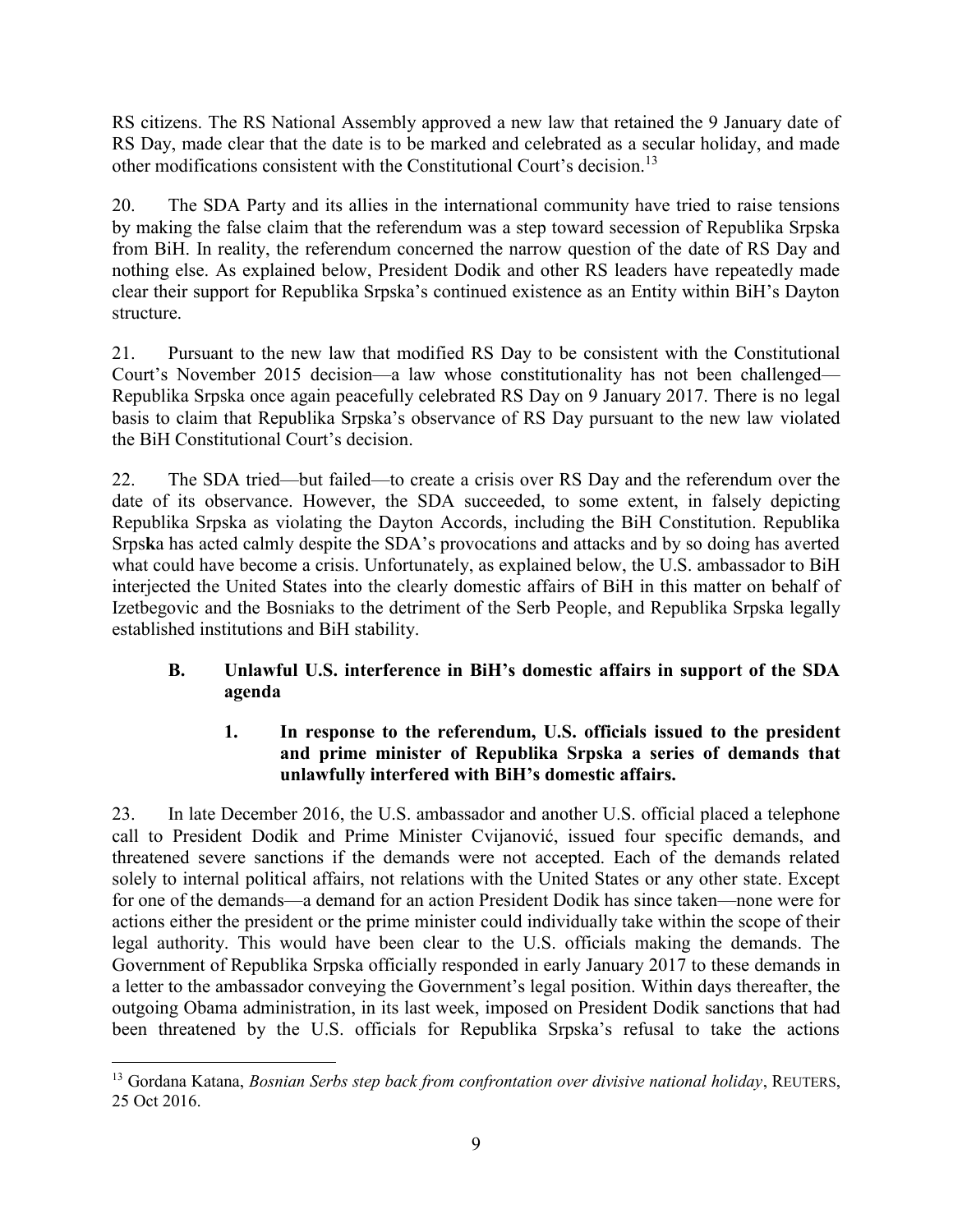improperly demanded in the U.S. officials' call.

# **2. The U.S. demands violated international law.**

<span id="page-14-0"></span>24. The RS Government considers the demands made by the U.S. officials to be in violation of international law. The U.S. demands directly violated the fundamental tenet of international law that foreign governments shall not interfere in the domestic affairs of sovereign states, but must respect their political independence.<sup>14</sup> They also violated a diplomat's obligation under the Vienna Convention on Diplomatic Relations "not to interfere in the internal affairs of [the] State."<sup>15</sup>

25. For this reason, the RS Government objects to the U.S. Government's actions. Relations between foreign governments and international organizations and BiH and its Entities should be based on respect for international law, including the fundamental tenet that foreign governments and international organizations shall not interfere in the domestic affairs of sovereign states. Foreign interference in BiH's domestic affairs undermines the spirit of consensus-building and compromise that is essential to lasting progress in any democracy—and particularly a multinational state like BiH.

26. Contrary to claims of obstruction, the Government of Republika Srpska and its president repeatedly affirmed their commitment to the Accords, including through official statements and reports to the UN Security Council. They have called for full implementation and compliance with the Dayton Accords as the basis for BiH and sought domestic reforms for this purpose. Republika Srpska's Government, its top officials, and leading political parties have long insisted that the clear terms of the Dayton Peace Accords be honored by the major Bosniak parties as well as by the High Representative and members of the Peace Implementation Council.

## <span id="page-14-1"></span>**C. Ongoing attempt to improperly use the BiH Prosecutor's Office as a political instrument to punish the RS president and other RS officials**

27. The SDA, as explained further in section IV-C-2 of this report, exerts improper influence on the BiH Prosecutor's Office. The Prosecutor's Office reliably protects powerful SDA members and allies from prosecution and targets political rivals of the SDA. Even U.S. Deputy Chief of Mission Nicholas M. Hill observed in 2015 that the Chief Prosecutor is "largely believed to be heavily influenced by Bosniak political forces" and that there are "complaints that

 $\overline{a}$ 

<sup>14</sup> Military and Paramilitary Activities (Nicaragua v. U.S.), 1986 I.C.J. 14 (June 27), para. 202. *See also* UN General Assembly Resolution 2625(XXV) (1970) (Declaration on Principles of International Law Concerning Friendly Relations and Cooperation Among States in Accordance with the Charter of the United Nations) ("No State or group of States has the right to intervene, directly or indirectly, for any reason whatsoever, in the internal or external affairs of any other State. Consequently, armed intervention and all other forms of interference or attempted threats against the personality of the State or against its political, economic, and cultural elements, are in violation of international law.") and UN General Assembly Resolution 2131 (XX) (1965) (Declaration on the Inadmissibility of Intervention in the Domestic Affairs of States and the Protection of Their Independence and Sovereignty).

<sup>15</sup> Vienna Convention on Diplomatic Relations (1961) Art. 41(1).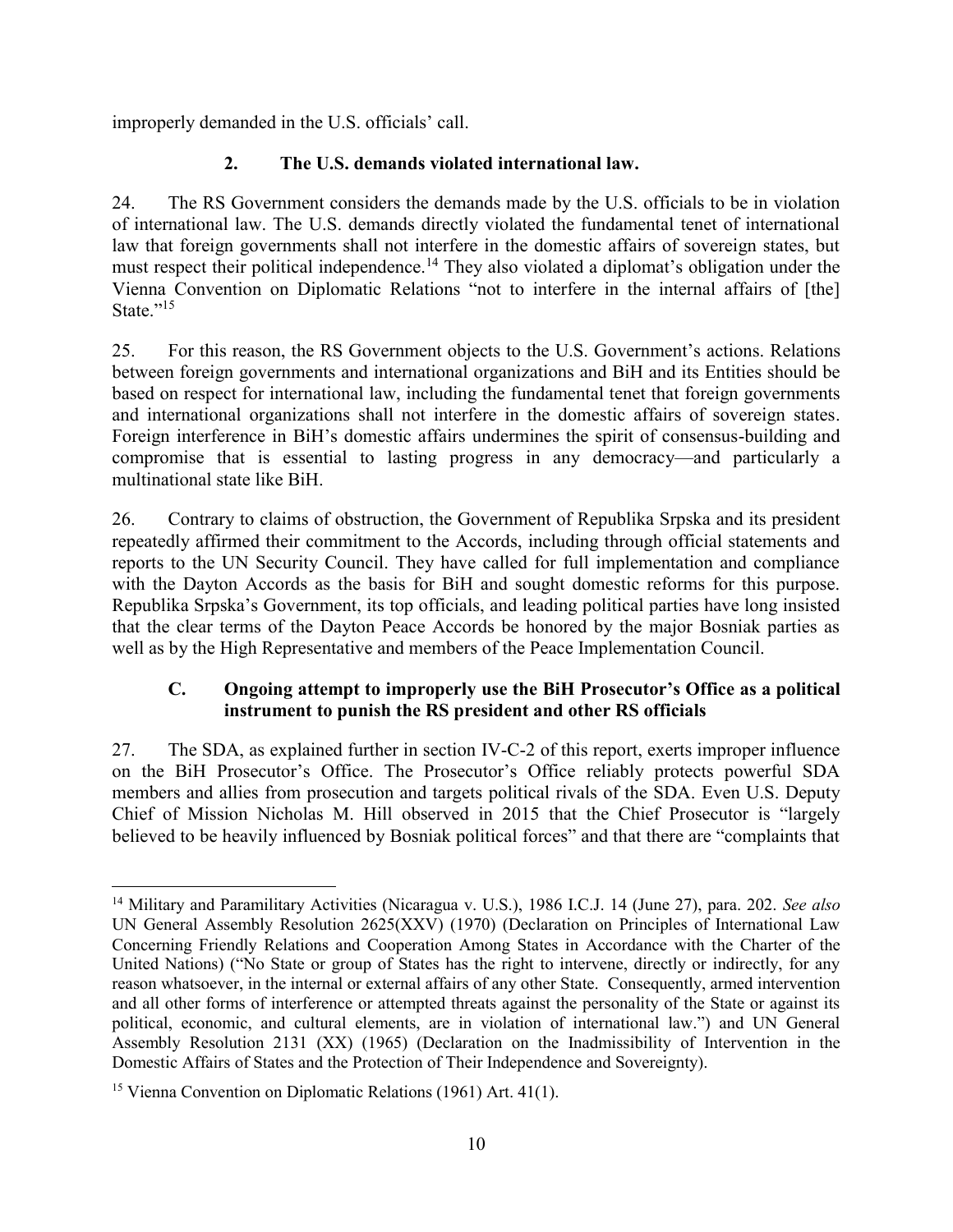the prosecutor's office has too many strong-willed SDA acolytes on its staff."<sup>16</sup> Actions by the Prosecutor against RS officials in connection with the 2016 referendum on the RS Day holiday constitute one recent example of such unlawful attacks by Bosniak political forces. The Prosecutor has used his office to investigate and attack the RS president, prime minister and chairman of the referendum commission, falsely charging that they violated a BiH Constitutional Court decision. The Prosecutor started the investigation without a finding by the court that these officials defied the decision. None of the individuals the Prosecutor is investigating had legal authority to enact the law providing for a referendum. In contrast, demonstrating the illogical and political nature of the investigation, the Prosecutor did not investigate those individuals who actually had legal authority over the law's enactment—the Speaker and RSNA members—even though such investigation would also have been unwarranted.

28. Moreover, the Prosecutor's office has never brought charges for violation of a Constitutional Court decision despite the fact that since 2004, authorities have failed to implement 91 decisions of the Constitutional Court.<sup>17</sup> For example, the Constitutional Court's 2010 decision declaring the Mostar electoral system unconstitutional remains to be implemented, preventing Mostar citizens from voting in local elections since 2008. Also, the Prosecutor's actions have been timed for political advantage. For example, the summons to the RS president was announced one week before 2 October local elections. Such tactics have been used before, including with the support and participation of the High Representative, who in earlier times used such investigations as a pretext for summarily removing and banning officials from public office without any decision by a court.

## <span id="page-15-0"></span>**III. The Dayton structure is essential to BiH's future.**

29. It is important to analyze the recent actions described above in the broader context of the Dayton Peace Accords and the long-term effort by the SDA to undermine the Dayton system to the Bosniaks' political advantage by establishing a centralized government. This has been partially achieved with the help of certain members of the international community in breach of the Dayton Accords, the rule of law, and the stability of BiH.

# **A. The Nature of the Dayton system**

<span id="page-15-1"></span>30. The Dayton Accords reflected a realistic understanding of what was necessary to bring lasting stability to Bosnia and Herzegovina. The BiH structure provided for in the Dayton Constitution built on earlier proposals, which were all based on some form of decentralized, consociational structure to form a functioning union of three peoples with great distrust for each other, based upon their historical experiences. The BiH Constitution created a consociational system that left the Entities broad autonomy, strictly limited the competencies of BiH-level institutions, and provided protections for each of BiH's Constituent Peoples. The Constitution fully satisfied none of the formerly warring parties. But the authors of the Dayton Constitution knew such a system with its features was the only way to create a sustainable form of governance for BiH.

 $\overline{a}$ <sup>16</sup> Nicholas M. Hill, *Moving Beyond Narrow-Minded Politic*s, MREŽA ZA IZGRADNJU MIRA 8 July 2015.

<sup>17</sup> Freedom House, *Nations in Transition 2016: Bosnia and Herzegovina*, p. 10.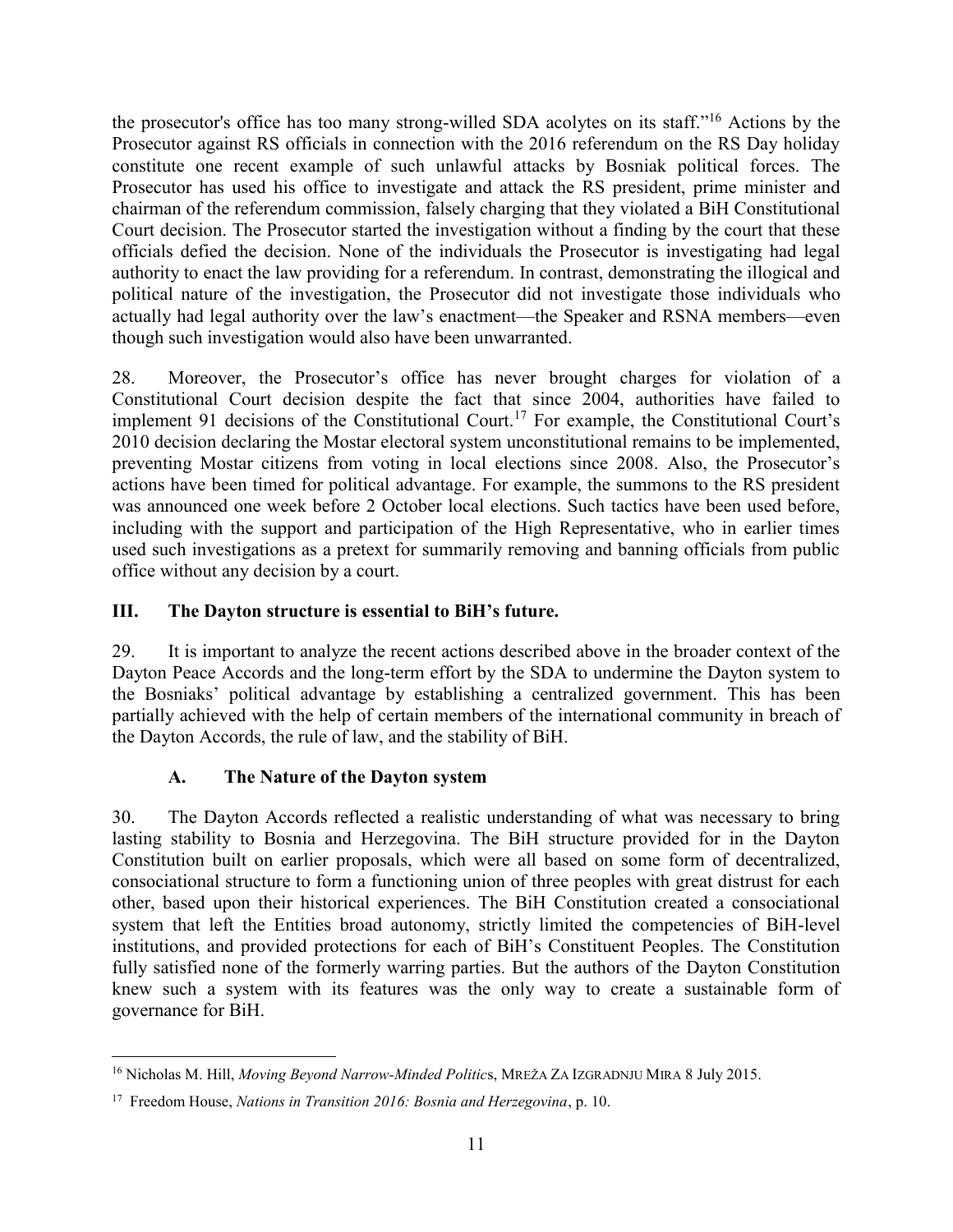#### **B. The failure to implement the Dayton system**

<span id="page-16-0"></span>31. Unfortunately, the constitutional system so carefully devised in the Dayton Accords has often been flouted. BiH's Bosniak parties have been unwilling to accept BiH's consociational structure. As *Euractiv* recently observed, "the Muslim community wants more centralisation and even an end to the current system."<sup>18</sup> By carefully limiting the competencies of BiH institutions, the BiH Constitution promotes functionality by minimizing the number of decisions required at the BiH level. But the High Representative's forced centralization of competencies at the BiH level sabotaged the Dayton design. By requiring decisions to be made at the most contentious possible level, centralization has maximized BiH's discord and dysfunction.

#### **1. The High Representative centralized BiH in support of the Bosniak agenda through his false "Bonn Powers."**

<span id="page-16-1"></span>32. The High Representative achieved this destructive centralization by asserting and exercising a wholly fabricated set of powers to impose laws and constitutional amendments and punish individuals by decree. As former UK Ambassador Charles Crawford, who helped invent these so-called "Bonn Powers" has admitted, "the Bonn Powers had no real legal basis at all." The illegal centralization of BiH has turned the BiH level into what the International Crisis Group calls "a zombie administration, providing full employment to civil servants but few services to citizens." In addition to creating a bloated and dysfunctional level of governance, centralization has undermined the rule of law and deteriorated safeguards for BiH's Constituent Peoples.

#### **2. The same constitutional safeguards that should have blocked BiH's centralization now enable the Bosniaks to block necessary reforms to restore the Dayton structure.**

<span id="page-16-2"></span>33. In recent years, as support for the Bonn Powers on the PIC Steering Board has declined, the High Representative has stopped issuing decrees using this pretended authority. Unfortunately, the damage is done. The High Representative's years of centralizing BiH through decree and coercion have left a legacy that is extremely difficult to undo through normal reform efforts. The very Dayton protections that the High Representative circumvented to impose centralization now make it exceedingly difficult to reverse that centralization. For example, under the BiH Constitution, laws passed by the BiH House of Representatives require the votes of at least one-third of the members from each Entity. Additionally, the Entity constitutions established specific requirements for their amendment. However, the High Representative bypassed such safeguards and simply imposed scores of new laws and constitutional amendments by decree. The High Representative further declared that such new laws and amendments were of full legal effect, ordered the BiH Parliament and RS National Assembly to adopt such laws and amendments without change, and pronounced that the High Representative's actions were beyond legal review, including by the BiH Constitutional Court or any other court. Imposed legislation included, for example, laws that created the BiH-level Court and Prosecutor's Office--which now often claims jurisdiction over Entity matters-- institutions which did not exist under the BiH Constitution. Had the High Representative not imposed such

 $\overline{a}$ <sup>18</sup> *Bosnia counts EU path as only uniting factor, 25 years after war*, EURACTIV, 7 April 2017.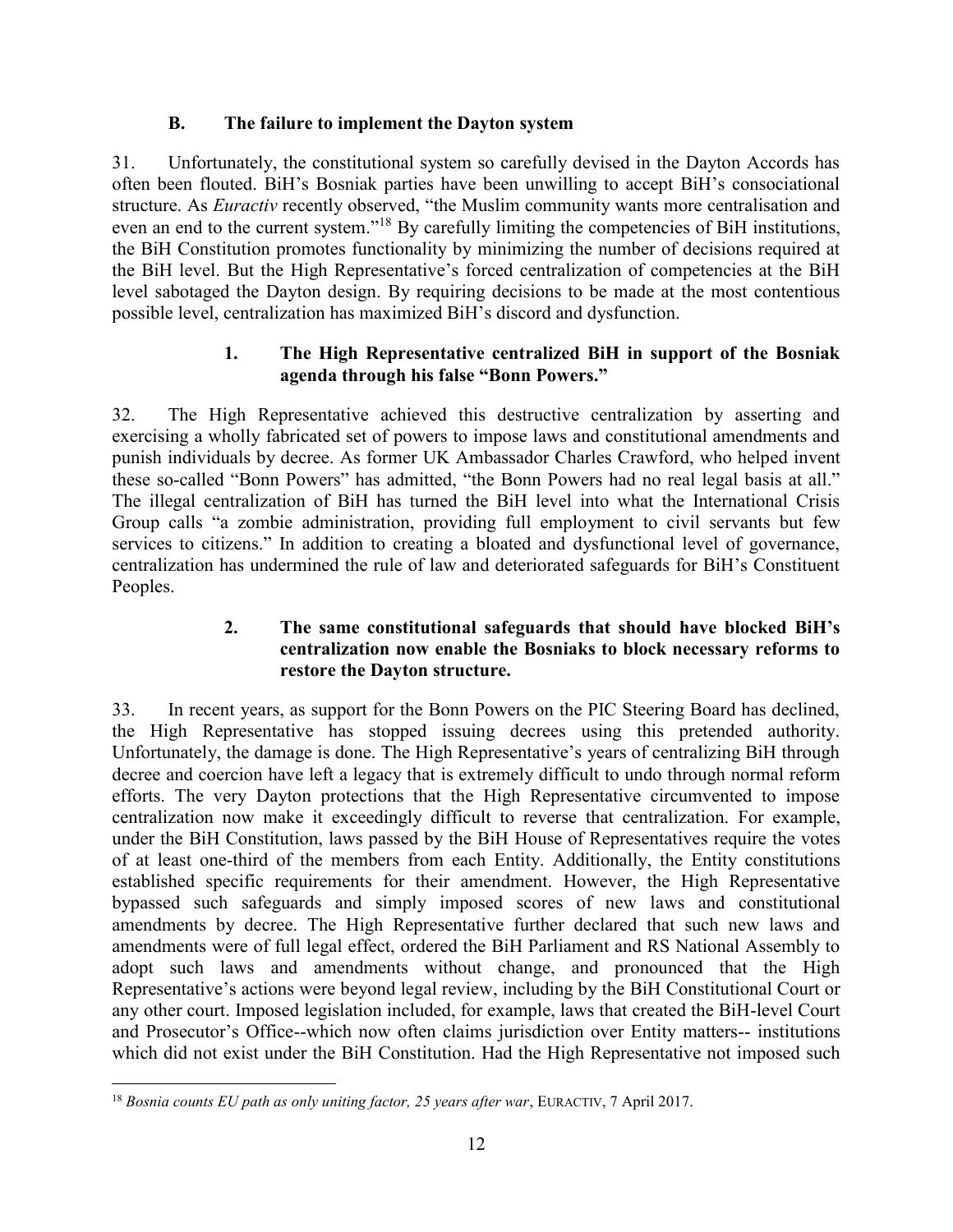changes, the constitutional protections would have prevented the unlawful transfer of competencies from the Entities to the BiH-level, including the creation of unconstitutional institutions.

34. Under the protections built into the Dayton Constitution, BiH's Bosniak parties essentially have veto power over any legislation, including reforms to restore the Dayton structure. The Bosniak parties have refused to consider even modest reforms. For example, as explained below, Bosniak leaders have dismissed the need to reform the Court of BiH's practice of taking jurisdiction in Entity-law criminal cases, despite consensus on the need for such reforms among Serb and Croat parties—as well as the EU.

#### <span id="page-17-0"></span>**IV. Republika Srpska's agenda for reform seeks to restore the political structure established by the Dayton Accords so that stability and prosperity are possible in BiH.**

# **A. Republika Srpska is not seeking secession from BiH.**

<span id="page-17-1"></span>35. The SDA and its allies in the international community often try to gather support against Republika Srpska by claiming that Republika Srpska is planning to secede from BiH. This claim is false, and Republika Srpska has repeatedly made clear its commitment to the Dayton Accords and BiH's territorial integrity. In a television interview in March 2017, President Dodik, said, "There will be no referendum on secession, and everyone who is attacking me and wants to proclaim me guilty knows that. My political attitude, as well as of my party (SNSD) is far from that plan. There is no plan of secession on the agenda of the RS."<sup>19</sup>

## <span id="page-17-2"></span>**B. Republika Srpska is seeking to implement the Dayton system through legitimate political and legal means.**

## **1. Decentralization is consistent with EU integration policy and practice among EU members.**

<span id="page-17-3"></span>36. BiH's decentralized constitutional structure is not a barrier to EU membership, as EU officials have frequently made clear. In December 2012, for example, European Commissioner for Enlargement Štefan Füle said, "The decentralized structure of BiH is not an obstacle to the process of EU accession." Another top EU official said in 2011, "BiH must be in a position to adopt, implement and enforce the laws and rules of the EU. *It is up to Bosnia and Herzegovina to decide on the concept which will lead to this result*."<sup>20</sup>

37. In a January 2012 interview, the Head of the EU Delegation to BiH, Special Representative Sørensen said:

> I should underline that the EU recognizes that Bosnia and Herzegovina has a specific constitutional order. We support this,

 $\overline{a}$ <sup>19</sup> *Official: there will be no Referendum in the RS!*, SARAJEVO TIMES, 18 March 2017.

<sup>20</sup> Comments of Stefano Sannino, Deputy Director-General of EU Directorate General for Enlargement, 24 Jan. 2011, in NEZAVISNE NOVINE, *Stefano Sanino: Bh. lideri nemaju političku kulturu*, 24 Jan. 2011 (emphasis added)*.*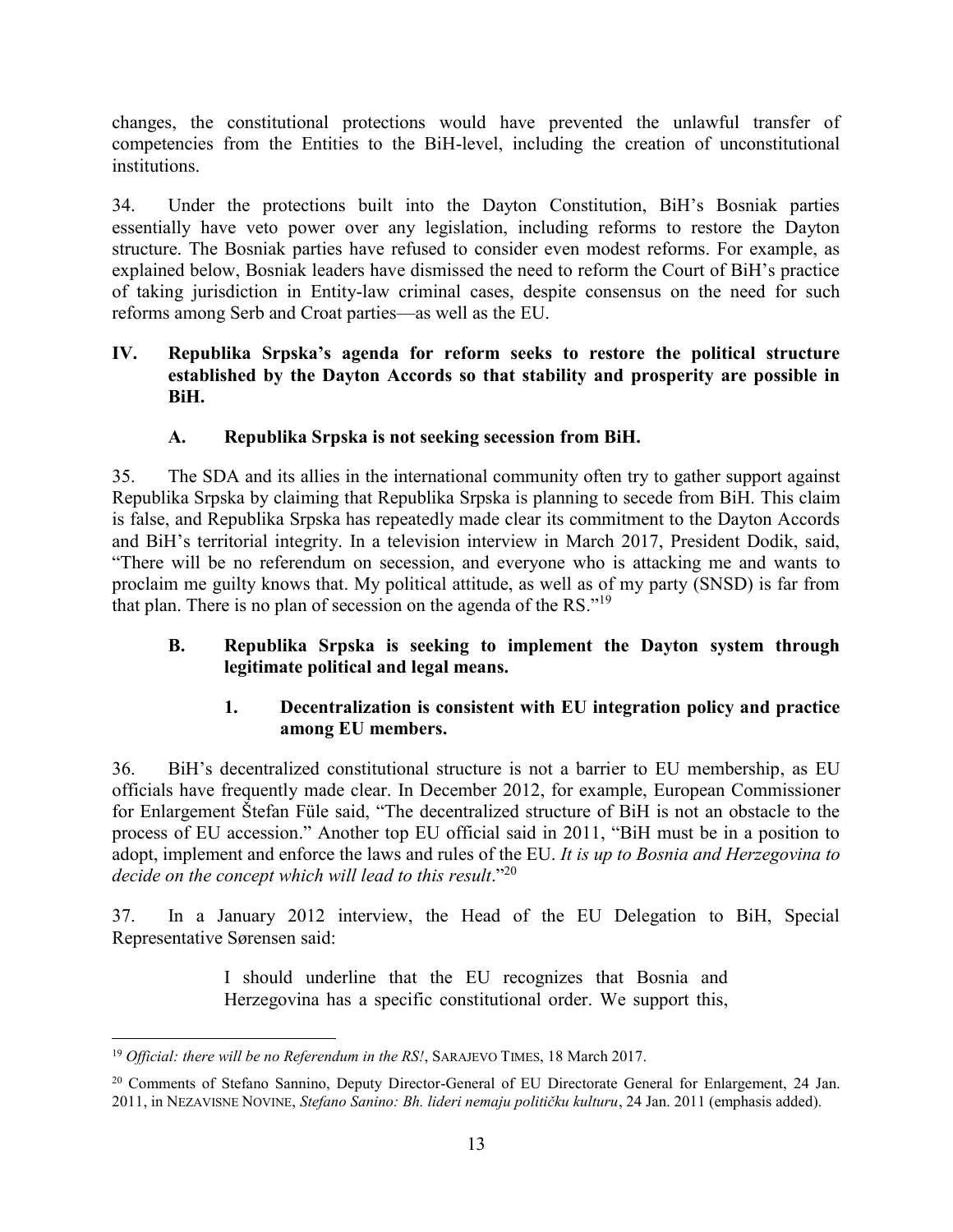and please remember that there are also different types of internal structure within many of the existing Member States.<sup>21</sup>

38. No EU member or candidate state has ever been required to change its constitutional structure from a decentralized federal system to a centralized one in order to qualify for EU accession. Nor is BiH required to do so, as EU officials have made clear.

39. Moreover, the compatibility of decentralized structures with EU membership is demonstrated each day by current EU members such as Germany, Spain, Belgium, and Italy.

40. As the International Crisis Group wrote in its recent report on BiH, "Bosnia is in effect a strongly decentralised federation and will remain one. There is nothing wrong with that as a basic design; decentralisation is common and growing in Europe."<sup>22</sup>

# **2. Structured Dialogue on Justice**

<span id="page-18-0"></span>41. The RS Government has continued to seek reforms to BiH's justice system through the EU's Structured Dialogue on Justice, which began in 2011, but progress has been slow because SDA members and other Bosniak officials have fiercely opposed necessary reforms.

42. There were signs of progress during the second half of 2015. On 13 July 2015, the participants in the Structured Dialogue agreed on a change of format that narrowed the Structured Dialogue sessions to EU officials and experts and ministers of justice of BiH, RS, and Federation, and the president of the Brčko District Judicial Commission, with a broader set of participants involved in working groups that support the Structured Dialogue's decisionmakers.<sup>23</sup> Subsequent to these changes participants in the Structured Dialogue signed a protocol in September establishing a framework for some much-needed judicial reforms. Among the important reforms foreseen in the protocol are changes to the laws on the BiH Court and Prosecutor's Office, the Criminal Code, and the Law on the High Judicial and Prosecutorial Council.

43. However, since the signing of the Protocol, Bosniak leaders have acted to stall further progress. In response to the Protocol, the then-president of the Court of BiH, a Bosniak, sought to derail the agreed-to reforms. A key part of the reforms foreseen in the Protocol includes correcting the Court's ability to arbitrarily extend its own jurisdiction, which EU experts and officials have repeatedly made clear is contrary to EU standards. Despite consensus among the ministers of justice of BiH, the Federation and Republika Srpska and the president of the Brčko District Judicial Commission, as well as the EU, that the extended jurisdiction practices of the Court of BiH must be reformed, Bosniak officials oppose reform. With respect to such reforms,

 $\overline{a}$ <sup>21</sup> EU Delegation to BiH, Interview with Ambassador Peter Sorensen for Infokom magazine of the BiH Foreign Trade Chamber, 18 Jan. 2012.

<sup>22</sup> ICG Report at p. 35.

<sup>&</sup>lt;sup>23</sup> Members of the HJPC, BiH Court, BiH Prosecutors Office and other officials are not part of the Structured Dialogue, but may participate in working groups as requested by the Structured Dialogue members, where they are able to provide their views; however, they do not have decision-making competencies.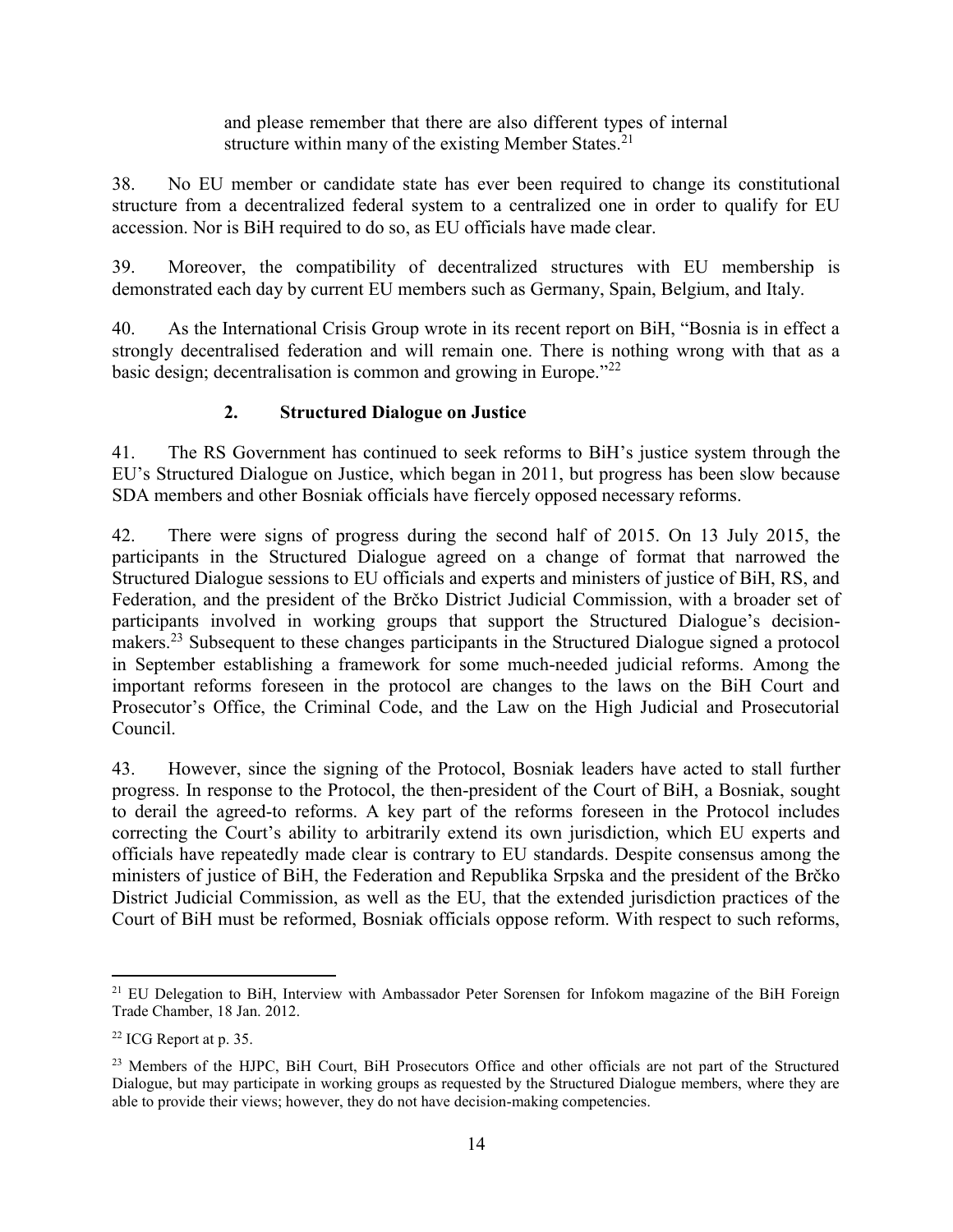the then-president of the Court of BiH, Meddžida Kreso stated, "This cannot be allowed."<sup>24</sup> Since then, Judge Kreso and other Bosniak participants from BiH institutions have continued to denounce reform efforts.

44. The Structured Dialogue's EU sponsors recently tried to bridge the gap between the participants by asking them to propose new and more moderate positions on the Court of BiH's extended jurisdiction. Republika Srpska's Justice Ministry responded with a good-faith compromise proposal. Unfortunately, the BiH deputy minister of justice, an SDA member, responded with an even more extreme version of extended jurisdiction, completely ignoring the concerns about extended jurisdiction shared by Republika Srpska and EU experts.

45. Despite these actions, Republika Srpska continues to participate in good faith in the Structured Dialogue and hopes that agreement can be reached on key reforms, including in particular on a new draft BiH Law on Courts. BiH's elected officials at all levels, with the EU's help, should push forward these reforms notwithstanding Bosniaks' intransigence.

# <span id="page-19-0"></span>**C. Reform of the BiH-level justice system in particular is necessary.**

## **1. The BiH Prosecutor's Office continues to discriminate against Serb victims of war crimes.**

<span id="page-19-1"></span>46. Justice, human rights, and reconciliation require that war crimes be punished without regard to the ethnic identity of their perpetrators or victims. But more than 10 years after the Court of BiH began trying war crimes cases, the BiH justice system is continuing to discriminate against Serb victims of war crimes. Indeed, there are indications that this longstanding pattern of bias is getting worse. War crimes discrimination denies Serbs the equality before the law to which they are entitled under Protocol 12 of the European Convention on Human Rights. It also is impedes reconciliation.

47. This discrimination is made possible because the BiH Prosecutor's Office controls all investigations irrespective of whether they are conducted at a lower level of governance or at the BiH level and exercises discretionary powers with regard to the selection of sensitive cases. In this way, certain cases of war crimes committed by Bosniaks against Serbs are prevented from ever getting to court.

48. The International Crisis Group has criticized the Prosecutor's Office for its failure to prosecute some of the war's worst war crimes against Serbs. In 2012, a former international advisor to the BiH Prosecutor's Office observed that many prosecutors there are highly reluctant to prosecute Bosniaks for crimes against Serbs and that they fail to vigorously pursue those cases. This failure is apparent in the BiH Prosecutor's Office's record, details of which the RS has provided in many of its prior reports to the Security Council.

49. A study by demographers at the International Criminal Tribunal for the former Yugoslavia (ICTY) estimates 7,480 Serb civilians died from the war. Out of these 7,480 Serb civilian war deaths, just 29 have led to a final conviction in the Court of BiH.

 $\overline{a}$ <sup>24</sup> Denis Dzidic, *Justice Reforms Fail to Halt Bosnian Serb Referendum*, BIRN, 14 Sept. 2015.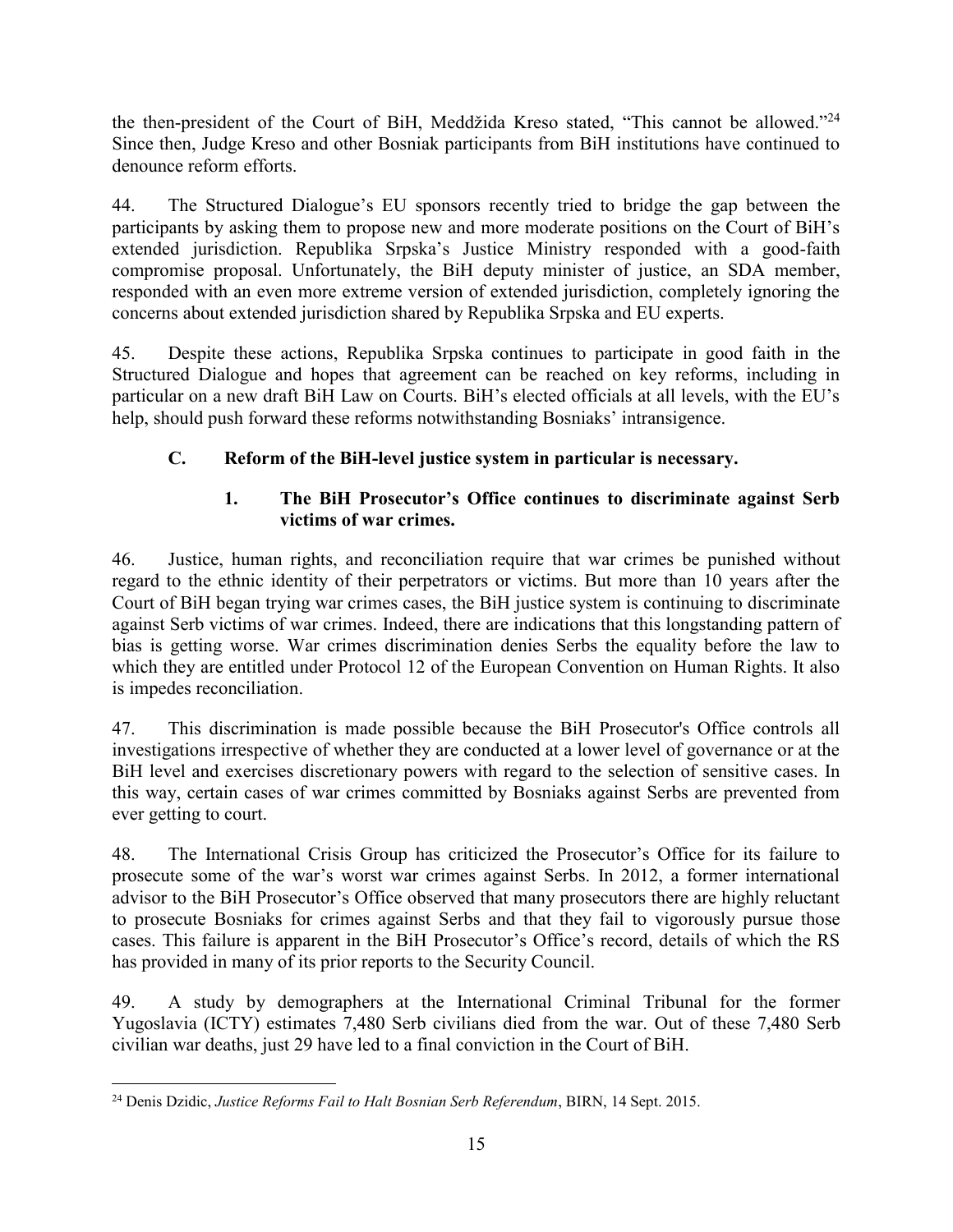50. One way the BiH justice system discriminates is by treating members of Bosniak fighting forces as immune from indictment for crimes against humanity. This is especially important because, under the Court of BiH's practice, crimes against humanity is punishable by up to 45 years in prison, while all other war crimes are only punishable by up to 20 years. Out of the 298 indictments for crimes against humanity confirmed by the Court of BiH, not one has been against a member of the Army of the Republic of Bosnia and Herzegovina (ARBiH) or any other Bosniak fighting force. Because of the BiH Prosecutor's Office's policy against charging members of Bosniak fighting forces with crimes against humanity, there is a de facto two-tier justice system for war crimes—one for members of the Serb and Croat fighting forces, who may be sentenced to up to 45 years, and members of Bosniak fighting forces, whose sentences are limited to 20 years.

51. The BiH Prosecutor's Office's bias against Serb victims of war crimes—particularly those committed by Bosniaks—is also shown by many specific examples. Some of them are briefly summarized below:

- The BiH Prosecutor's Office has failed to prosecute ARBiH 5<sup>th</sup> Corps Commander Atif Dudaković for a series of grave war crimes, despite much evidence against him and the Prosecutor's Office's earlier promises that he would be indicted. Among the many pieces of damning evidence against Dudaković are videos showing Dudaković ordering the execution of prisoners and the burning of Serb villages. A former member of Dudaković's  $5<sup>th</sup>$  Corps has been willing to testify about witnessing the organized slaughter of approximately 24 to 28 older Serb civilians in Bosanski Petrovac.
- The BiH Prosecutor's Office has failed to seek justice for the Army of the Republic of BiH's (ARBiH) murder of 33 Serb civilians in the village of Čemerno—including women, children, and the elderly. Nine years ago, the RS Ministry of Interior filed with the BiH Prosecutor's Office an amended criminal report on the Čemerno atrocities with supporting evidence against specific individuals, but the Prosecutor's Office has failed to bring any indictments. In June 2015, the Balkan Investigative Reporting Network's newsmagazine *TV Justice* reported on the massacre at Čemerno and the lack of any prosecutions for it.
- The BiH Prosecutor's Office has failed to bring anyone to justice for the 1992 massacre of Serb civilians in the village of Bradina. In the attack, 54 Serb civilians were killed, 26 of whom were buried in a pit dug at the porch of the Church of Holy Ascension. Most of the survivors were taken to camps, mainly the one in Čelebić, where at least 22 inmates died.
- The BiH Prosecutor's Office has failed to prosecute anyone for the St. Nicholas Day Massacre in which the 56 Serb civilians in Jošanica were murdered on 19 December 1992. This is despite RS authorities having identified perpetrators in 2001 and 2005 reports.
- The BiH Justice System is refusing to investigate evidence linking a key SDA member of the BiH House of Representatives to war crimes by the El Mujahid Detachment. Mirsad Kebo, a former vice president of the Federation of BiH and former member of the Bosniak SDA party, recently submitted to the BiH Prosecutor's Office 8,000 pages of evidence of war crimes against Serbs. Kebo's submission includes evidence that BiH House of Representatives Speaker and SDA Vice President Šefik Džaferović was complicit in El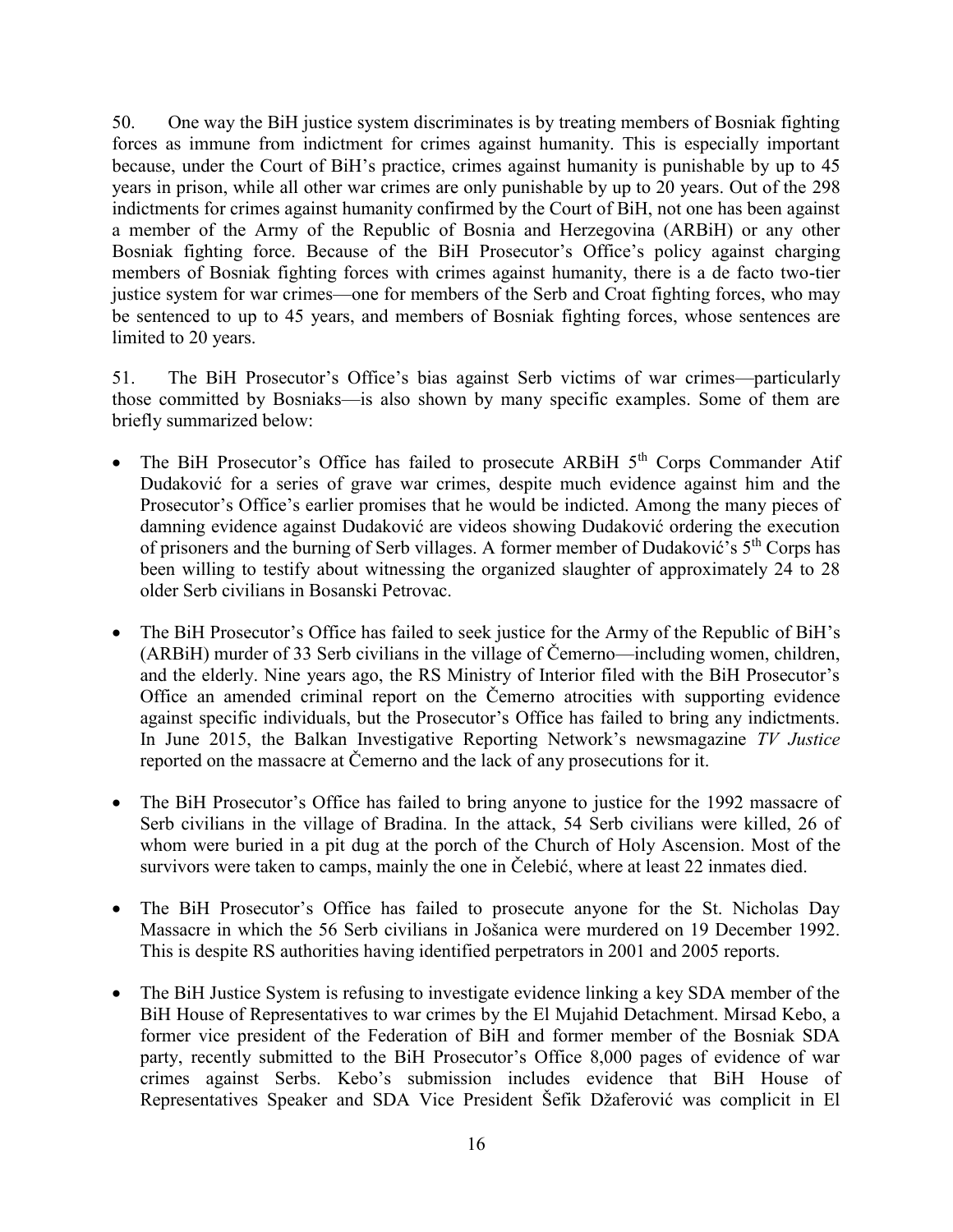Mujahid atrocities.

# **2. The BiH Prosecutor's Office serves politics rather than justice.**

<span id="page-21-0"></span>52. The BiH Prosecutor's Office has a long-established pattern of making investigative and prosecutorial decisions to suit the desires of powerful Bosniaks, chiefly in the SDA. During the height of the "Bonn Powers," the High Representative routinely banned officials from office by decree without any due process. Sometimes allegations of wrongdoing would be alleged, followed by a so-called investigation by the Prosecutor's Office, then removal from office by decision of the High Representative, often followed by a court decision finding no wrongdoing by the official now banned from office. However, with the Bonn Powers now discredited, the BiH Prosecutor's Office has become even more of a political instrument to attack the institutions and duly elected officials who oppose the unlawful centralization of constitutional competencies and seek to have the Dayton system restored.

53. As described above, the Prosecutor's Office, for political reasons, is currently investigating the RS president, prime minister, and other officials with respect to the false allegation that they violated a Constitutional Court decision with respect to the RS referendum. Another example of the use of the BiH Prosecutor's Office as a political weapon on behalf of the SDA is the case of Goran Zubac, former director of the BiH State Investigation and Protection Agency (SIPA). In 2009, the BiH Prosecutor's Office initiated a war crimes investigation of Šemsudin Mehmedović, an SDA member of the BiH Parliamentary Assembly, for war crimes, but the Prosecutor's Office has obstructed the investigation ever since. In 2013, SIPA arrested Mehmedović, citing evidence of threats to witnesses and SIPA officers, but the Prosecutor's office immediately ordered his release.

54. After the arrest, the BiH Chief Prosecutor began to wage war on SIPA Director Zubac. The Prosecutor's Office's website began to feature threats and virulent attacks against Zubac. Then, in June 2014, the BiH Prosecutor's Office issued a baldly political indictment of Zubac based on the allegation that he failed to prevent damage to government buildings during the February 2014 unrest in FBiH cities.

55. As if to remove all doubt as to the political nature of the indictment against Zubac and Bosniak influence over the Prosecutor's Office, the Bosniak member of the BiH Presidency, Bakir Izetbegovic, in August 2014 said "[w]e will likely send [Zubac] to prison."<sup>25</sup> The Court of BiH issued and confirmed a verdict on the dubious charge, sentencing Zubac to one year's probation. In August 2015, the BiH Council of Ministers removed Zubac from office based on his conviction. The SDA had successfully used the Prosecutor's Office to purge the troublesome SIPA director.

56. Illegal and highly political actions of BiH prosecutors are unfortunately all too common. There is a recurring pattern: An official is accused and prosecuted for offenses that the prosecutor cannot prove or over which the Court of BiH lacks jurisdiction. There is much negative publicity about the accused and lengthy proceedings, which interfere with the official's ability to perform his duties, cause personal embarrassment and impose the expenses of defense.

 $\overline{a}$ <sup>25</sup> *Izetbegovic: SDA must "win well" in elections*, OSLOBOĐENJE, 27 Aug. 2014.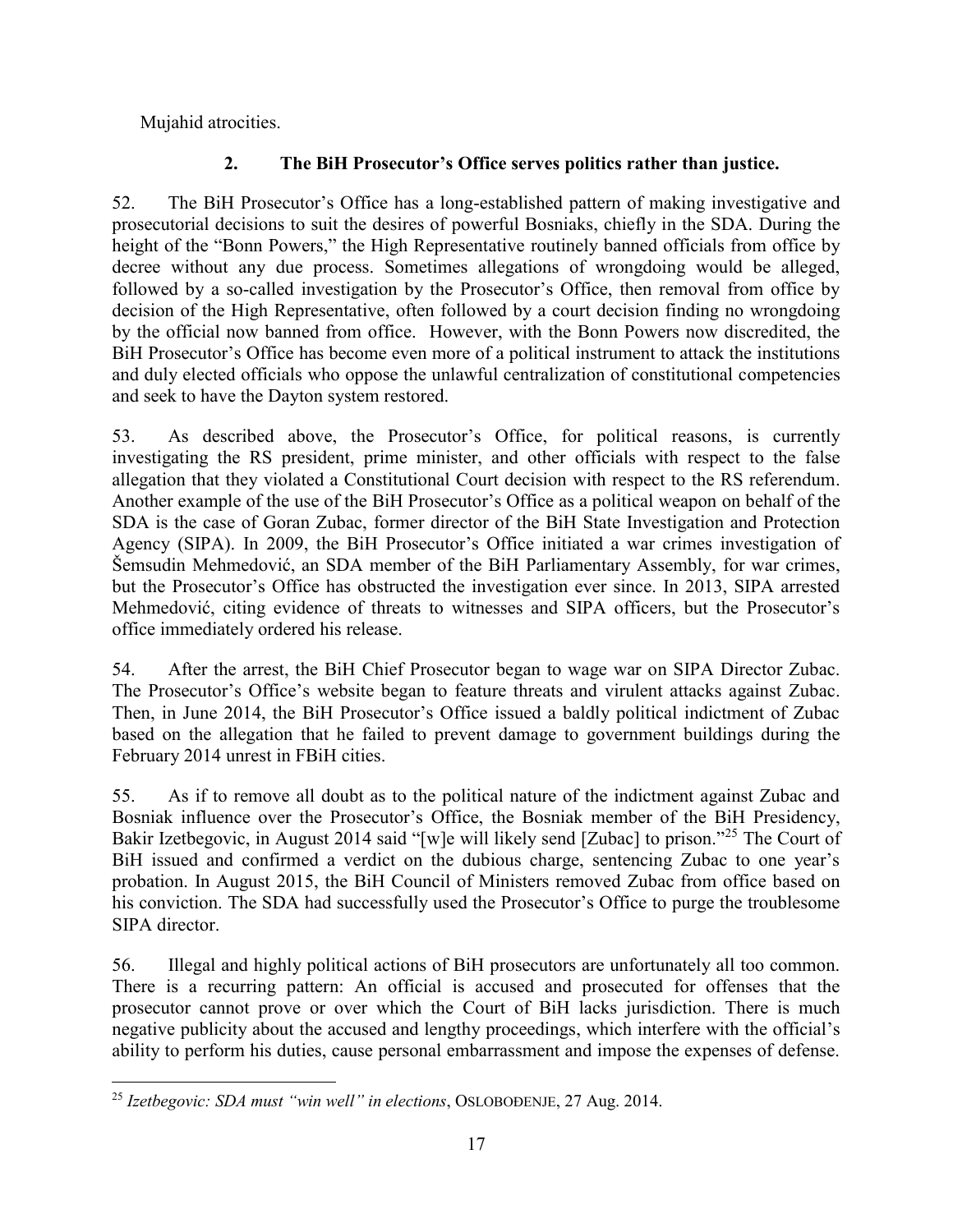There are immediate demands from political opponents and some in the international community that the accused be dismissed from office pending the final outcome of proceedings. Finally, all charges are dismissed for lack or jurisdiction or lack of proof.

57. The 2013 arrest and detention of Federation President Zivko Budimir, along with four members of his staff and associates, on dubious substantive and jurisdictional grounds is a recent example. The case against President Budimir was ultimately dismissed for lack of jurisdiction.

58. In early 2006 Mirko Sarovic, currently BiH minister of foreign trade and economic relations, was charged with abuse of office and other crimes alleged to have been committed between 1998 and 2002 when Sarovic was RS vice president and then president. He was acquitted of all charges in October 2006. In 2005 and again in 2009, current BiH member of the Presidency Dragan Čović was charged with abuse of office and other crimes. After lengthy proceedings in both cases, Mr. Čović was acquitted of all charges. In both cases, these elected senior officials were effectively removed from office before the final outcome.

59. The BiH Prosecutor's Office must be reformed so that it follows the law rather than the political agenda of the SDA.

# **D. The BiH Constitutional Court also must be reformed.**

<span id="page-22-0"></span>60. The BiH Constitutional Court must be reformed if BiH is to become a fully sovereign country and move forward with EU integration. The presence of foreign judges on BiH's Constitutional Court is inconsistent with BiH's sovereignty and democracy and undermines the court's legitimacy. In private meetings, EU officials have made clear that BiH cannot become an EU member as long as it has foreign judges sitting on its Constitutional Court. The terms of the BiH Constitution indicate that the parties' intent was for foreign judges to participate on the court only as a transitional measure and provided for changes to their appointment to be made after five years through the passage of new legislation. Thus, the joint efforts of BiH's leading Serb and Croat parties to make the necessary reforms are certainly legal and should be encouraged to uphold the agreement reached in establishing the Constitution.

## **1. A Constitutional Court with foreign members is inconsistent with sovereignty and democracy.**

<span id="page-22-1"></span>61. The presence of foreign judges on the BiH Constitutional Court is incompatible with BiH's sovereignty. In a recent article about the Court of BiH, Stefan Graziadei of the University of Antwerp observed:

> Even more at odds with national sovereignty is the idea that international judges may sit in national apex courts: "Because of the doctrine of state sovereignty, it sounds almost inconceivable that a foreign citizen should serve on the bench of a national supreme court or a separate constitutional court of another country." This is particularly true because such courts operate at the boundary between politics and law: they have the power to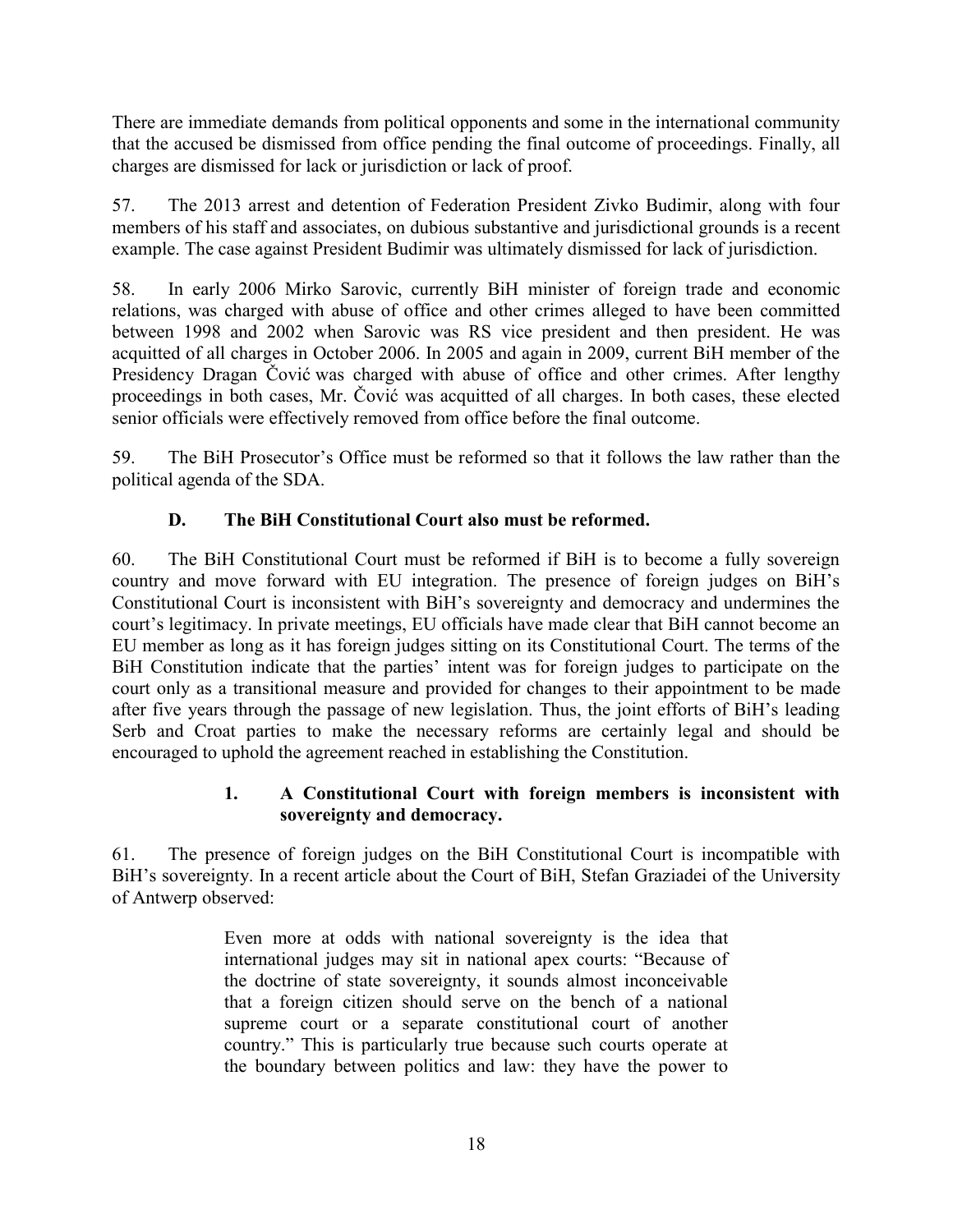review legislation, which is based on the will of the people, for conformity with the national constitution.<sup>26</sup>

62. Even one recently retired foreign judge, Judge Grewe, admits that the presence of foreign judges "can be seen as an intrusion into the national affairs" or "as an attempt at supervision."<sup>27</sup> That is exactly what it is.

63. The presence of foreign judges on the BiH Constitutional Court is also incompatible with BiH democracy. As an international expert panel on Cyprus observed, "Leaving the final decision in case of stalemate to foreign citizens in such critical organs as the Supreme Court and others is in stark contradiction to the principle of democracy."<sup>28</sup>

# **2. The Constitutional Court lacks legitimacy.**

<span id="page-23-0"></span>64. The most precious asset of any court that exercises judicial review is public legitimacy. Without such legitimacy, the public will not accept court decisions that nullify legislation approved by democratically elected institutions. The BiH Constitutional Court will always suffer a legitimacy deficit as long as its membership includes judges who—in addition to lacking democratic legitimacy—are not even BiH citizens or speakers of the local languages. Worse still, they are not even appointed by any institution in BiH.

65. Graziadei points out that foreign judges "are not trained in the domestic legal system, often do not understand the local language(s), and as citizens of another country they appear to be ill-equipped to uphold the supreme law of a country with which they share no bond of citizenship."<sup>29</sup> In addition, as Tim Potier has pointed out, the use of foreign judges in a country's highest court prevents a society's ownership of its constitution and system.<sup>30</sup>

66. The Constitutional Court's legitimacy deficit is exacerbated by its political nature, including an alliance between the bloc of three foreign judges and the two Bosniak judges, which has often outvoted the majority of BiH citizens on the Court. Judge Constance Grewe, a recently retired foreign members of the BiH Constitutional Court, has observed that "the group of international judges allied to one ethnic group can outvote the two others."<sup>31</sup> The ethnic group

 $\overline{a}$ <sup>26</sup> Stefan Graziadei, *Six models for Reforming the Selection of Judges to the BiH Constitutional Court*, Centre for Southeast European Studies, Working Paper No. 14 (Jan 2016) at 4 (quoting Joseph Marko, *'Foreign Judges: A European Perspective'*, in *Hong Kong's Court of Final Appeal: The Development of the Law in China's Hong Kong,* ed. by Simon Young and Yash Ghai (New York: CUP, 2014), pp. 637-65 (p. 637)). (footnotes omitted).

<sup>27</sup> Constance Grewe and Michael Riegner, *Internationalized Constitutionalism in Ethnically Divided Societies: Bosnia-Herzegovina and Kosovo Compared*, MAX PLANCK YEARBOOK OF UNITED NATIONS LAW, Vol. 15, p. 41.

<sup>28</sup> International Expert Panel Convened By The Committee For A European Solution In Cyprus, *A principled basis for a just and lasting Cyprus settlement in the light of International and European Law*, 2005 (quoted in Graziadei at 4).

<sup>29</sup> Graziadei at 5 (footnotes omitted).

<sup>30</sup> *See* Tim Potier, *Making an Even Number Odd: Deadlock-Avoiding in a Reunified Cyprus Supreme Court*, JOURNAL ON ETHNOPOLITICS AND MINORITY ISSUES IN EUROPE, Vol. 7 (2008), at 4.

<sup>31</sup> Constance Grewe and Michael Riegner, *Internationalized Constitutionalism in Ethnically Divided Societies: Bosnia-Herzegovina and Kosovo Compared*, MAX PLANCK YEARBOOK OF UNITED NATIONS LAW, Vol. 15, p. 42.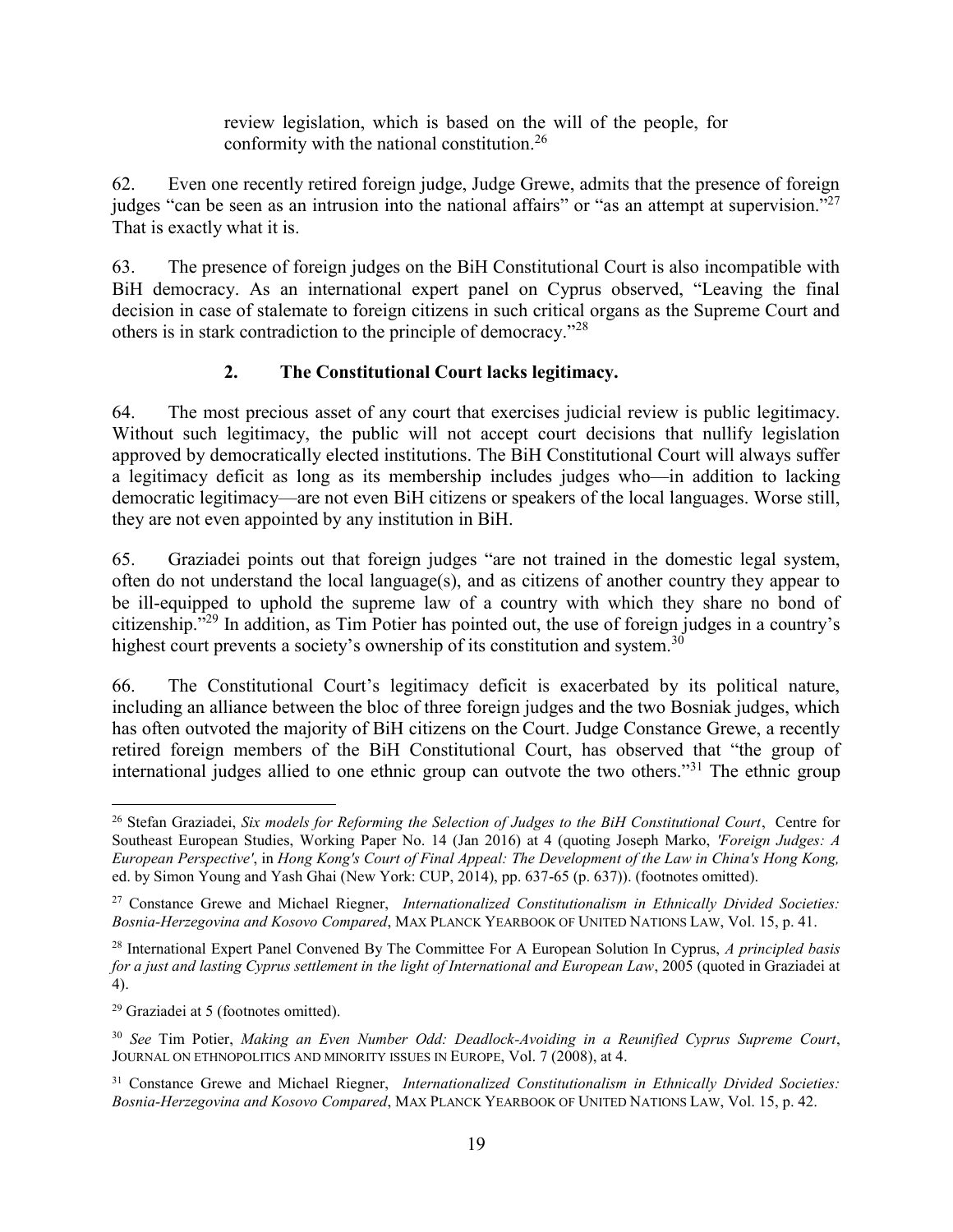allied to the foreign judges is the Bosniaks. As *Balkan Insight* recently reported, "The three votes wielded by the foreign judges, together with the two Bosniak judges on the court, have often proved to be decisive, outvoting the two Serb and two Croat judges."<sup>32</sup> Similarly, the International Crisis Group has explained, "The BiH Constitutional Court has repeatedly ordered the RS to amend its constitution over the objections of both Serb (and, often, both Croat) judges .  $^{5,33}$ 

67. The alliance between the foreign and Bosniak judges has resulted in many of the Constitutional Court's most political and legally baseless decisions, handed down over the objections of the four Croat and Serb judges. As the U.S.-based NGO Freedom House recently wrote, the Constitutional Court's November 2015 decision on RS Day "exemplified the judiciary's politicization."<sup>34</sup> But that decision is only one example of the alliance of foreign and Bosniak judges turning the Court into a political instrument of the SDA and other Bosniak parties.

68. Another prominent example is the Court's 5-4 decision upholding the High Representative's creation of the Court of BiH, despite that court's manifest unconstitutionality. The law was only upheld because the three foreign judges voted as a bloc, along with the two Bosniak judges, to protect the High Representative's creation. The decision provides no constitutional grounds for the Court's creation. Nor could it because, as the International Crisis Group has pointed out, the BiH Constitution "allotted judicial matters to the Entities, apart from a state Constitutional Court."<sup>35</sup>The Constitutional Court's inability to provide the constitutional grounds for upholding the illegal creation of the BiH Court is evident by the reasoning of its own decision: "The establishment of the Court of Bosnia and Herzegovina can be expected to be an important element in ensuring that the institutions of Bosnia and Herzegovina act in conformity with the rule of law and in satisfying the requirements of the European Convention in regard to fair hearings before a court and effective legal remedies."<sup>36</sup>

69. The BiH Constitutional Court further claims that the formation of the Court of BiH "meets the requirement of an independent and impartial tribunal." It is as if the "expectation" that the BiH Court will act in accordance with the rule of law and be independent and impartial somehow makes its creation constitutional, which of course is without legal merit. Moreover, the practice of the BiH Court clearly shows that the judiciary installed by the OHR is far from impartial or independent. Failed trials due to senseless indictments and annulled judgments as a result of superfluous and irresponsible actions of foreign prosecutors and judges systemically undermined the judicial system. With time, the shakiness of the Constitutional Court's legal construction came to the forefront.

70. The Constitutional Court's legitimacy is also undermined by the foreign judges' lack of independence from the High Representative. One of the foreign judges who voted to uphold the

 $\overline{a}$ <sup>32</sup> Rodolfo Toe, *Bosnian Croats, Serbs Unite Against Foreign Judges*, BALKAN INSIGHT, 2 Dec. 2015.

<sup>33</sup> International Crisis Group, *What Does Republika Srpska Want?*, 6 Oct. 2011, p. 16.

<sup>34</sup> Freedom House, *Nations in Transition 2016: Bosnia and Herzegovina*, p. 9.

<sup>35</sup> International Crisis Group, *Bosnia's Future*, 10 July 2014, p. 27.

<sup>36</sup> BiH Constitutional Court, Decision, Case No. U-26/01, para. 24, 28 Sept. 2001.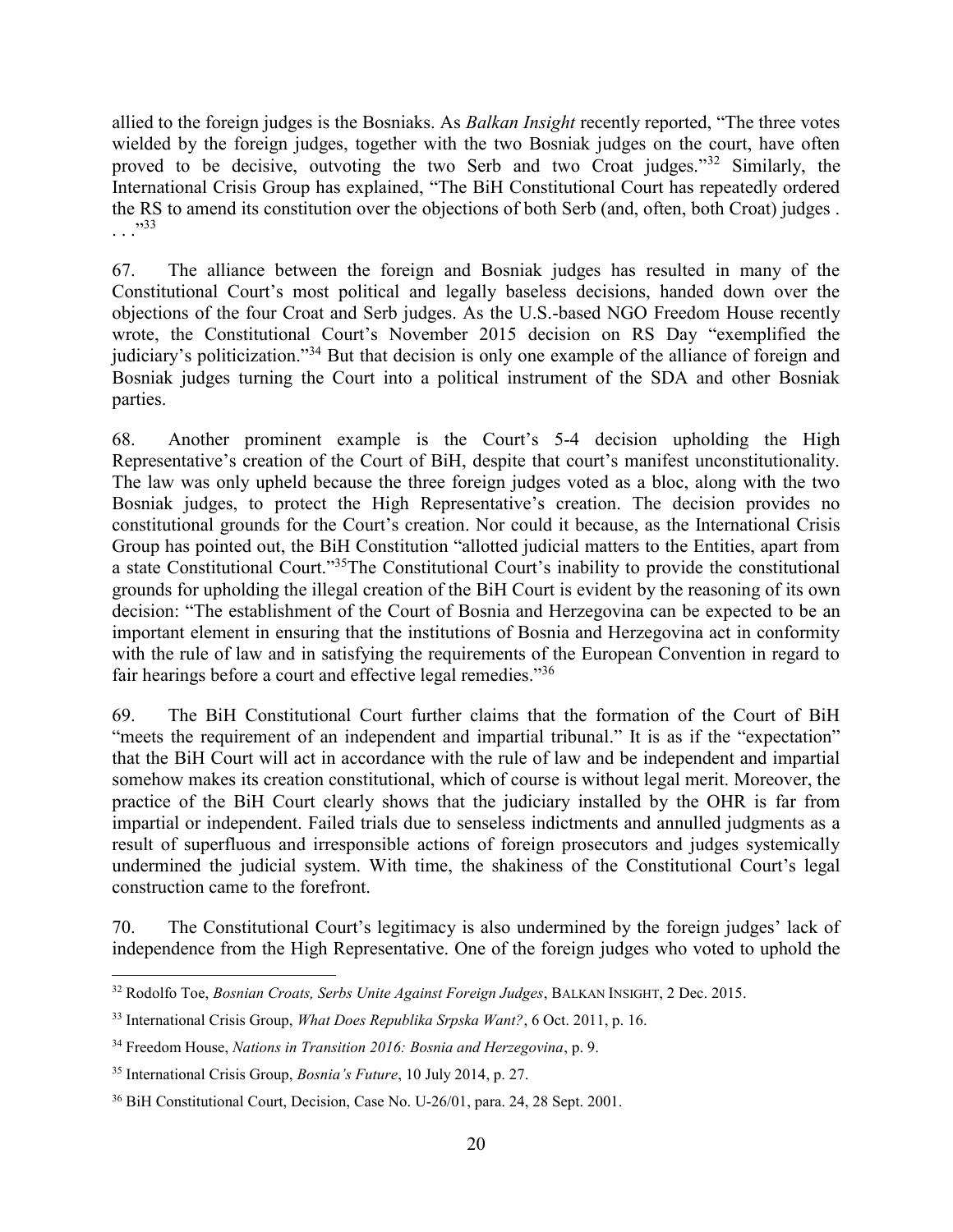High Representative's creation of the Court of BiH later admitted that there was a "tacit consensus between the Court and the High Representative that the Court . . . *will always confirm the merits of his legislation* . . . ."<sup>37</sup> A decree of the High Representative that remains in effect today bans any proceeding before the Constitutional Court or any other court that "*takes issue in any way whatsoever with one or more decisions of the High Representative*."<sup>38</sup>

#### **3. All Serb and Croat leaders support ending the role of foreign judges on the Constitutional Court.**

<span id="page-25-0"></span>71. No other sovereign state in the world has seats on its constitutional court reserved for foreign judges, let alone judges appointed by a foreign individual judge–president of the European Court of Human Rights—without any requirement of domestic consent. The foreign judges were a transitional measure that was never intended to be in place for the long term. Thus, the BiH Constitution authorizes the Parliamentary Assembly to pass a new law replacing the foreign judges five years after their initial appointment, which occurred in 1996.<sup>39</sup>

72. All of the Serb and Croat political parties in BiH are united in support of replacing the foreign judges on the Constitutional Court with BiH citizens.<sup>40</sup> As the president of the Croat National Council, which represents all of the Croat parties, recently said, "Twenty years after the war, Bosnians are ready to take full control of this court." On 20 December 2016, leaders of the SNSD and HDZ, the largest Serb and Croat parties in BiH, announced that their parties are jointly preparing a new Law on the Constitutional Court, which they expect to be completed by the end of  $2016<sup>41</sup>$  Unfortunately, the SDA is refusing to reform the Constitutional Court by passing a new law because it does not want to break up the alliance of former SDA leaders and foreign members that controls it.

73. Reforming the BiH Constitutional Court is essential for BiH to become a fully sovereign state and an EU member.

# **E. Republika Srpska is implementing the Reform Agenda for EU integration.**

<span id="page-25-1"></span>74. Republika Srpska remains committed to BiH's integration into the EU and is steadily implementing the EU-sponsored Reform Agenda. By 20 December 2016, Republika Srpska fulfilled all of its obligations scheduled for 2016 under the Reform Agenda and Letter of Intent to the IMF, and is continuing to push ahead on its obligations for 2017 and 2018. <sup>42</sup> Republika Srpska has fulfilled 55 percent of its obligations under the Reform Agenda, well ahead of the

 $\overline{a}$ <sup>37</sup> JOSEPH MARKO, FIVE YEARS OF CONSTITUTIONAL JURISPRUDENCE IN BOSNIA AND HERZEGOVINA, European Diversity and Autonomy Papers (July 2004) at 17 and 18 (emphasis added).

<sup>&</sup>lt;sup>38</sup> Office of the High Representative (OHR), Order on the Implementation of the Decision of the Constitutional Court of Bosnia and Herzegovina in the Appeal of Milorad Bilbija et al, No. AP-953/05, 23 March 2007 (emphasis added).

 $39$  BiH Constitution, Art. VI $(1)(d)$ .

<sup>40</sup> Rodolfo Toe, *Bosnian Croats, Serbs Unite Against Foreign Judges*, BALKAN INSIGHT, 2 Dec. 2015.

<sup>41</sup> Danijel Kovacevic, *Bosnian Serbs Threaten Showdown over Foreign Judges*, BIRN, 20 Dec. 2016.

<sup>42</sup> *Cvijanovic: Fix Attitude to Reforms*, SRNA, 17 March 2017.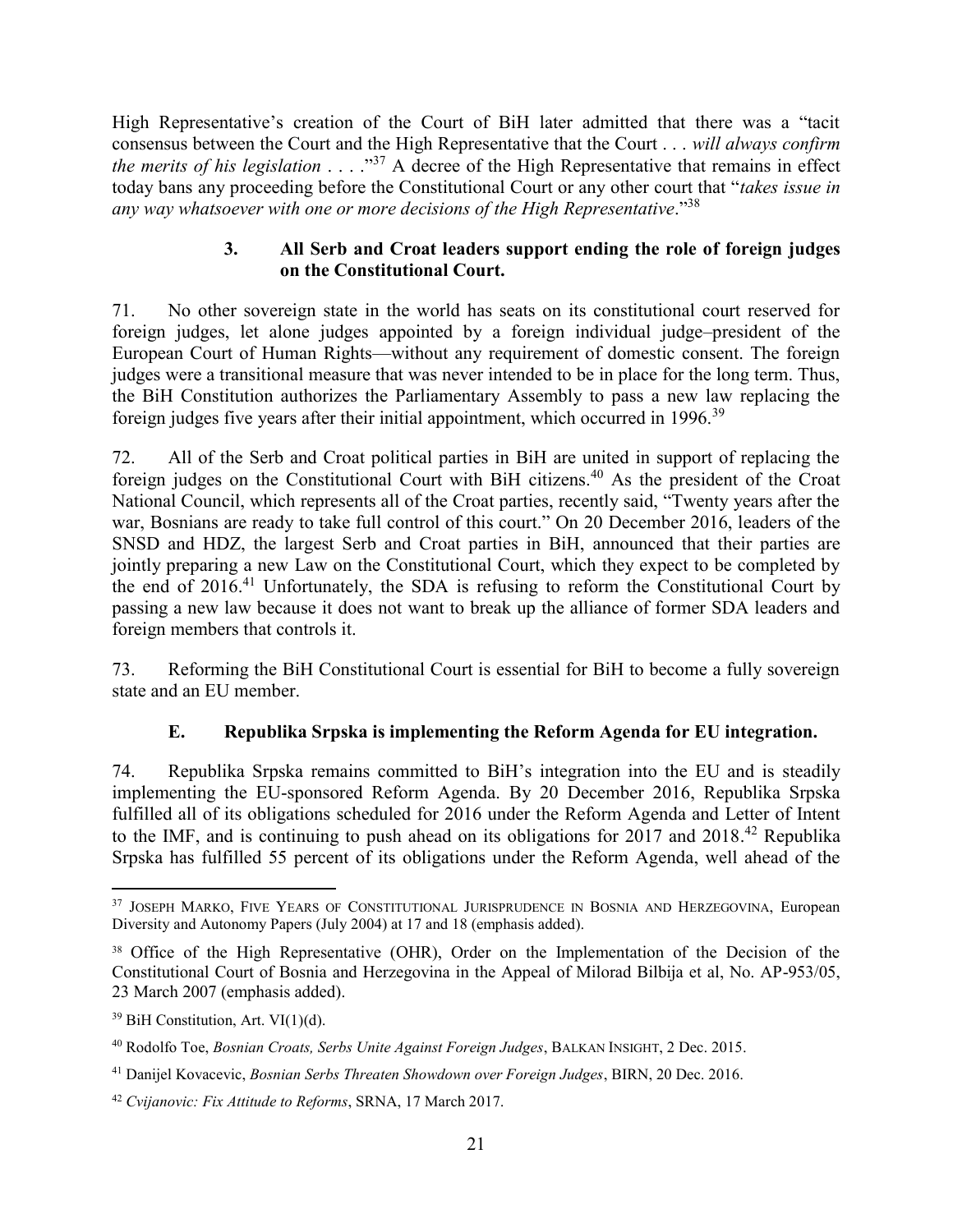Federation and BiH Council of Ministers. Republika Srpska has also continued to harmonize its laws and regulations with the EU's *acquis communautaire* and regulations of the Council of Europe. Republika Srpska has already subjected more than 2,170 laws, regulations, and general acts to this procedure since 2007.

# **F. Obstruction at the BiH level to the Reform Agenda**

<span id="page-26-0"></span>75. The Reform Agenda, unfortunately, is being obstructed at the BiH level, primarily by the SDA and its coalition members. On 5 April 2017, the BiH House of Representatives failed to approve urgent legislation needed to fulfill BiH's commitments under the Reform Agenda and the credit arrangement that BiH agreed with the IMF in September 2016. Republika Srpska supported the legislation, which would have raised excise taxes, and said that it would pay all additional costs that farmers incurred under it. But the legislation nonetheless failed in the BiH House of Representatives.

76. The failure of the BiH level to meet its responsibilities blocks the Entities from accessing much-needed IMF financing, delays EU assistance and international financial institutions' support for infrastructure projects, and obstructs EU integration. As EU Special Representative, Lars Gunnar Wigemark said in April:

> [A] failure to adopt these measures will force a delay in the IMF review of its programme – planned for end April – and would necessitate a renegotiation of some aspects of the programme. This, in turn, could cause delays in other related programmes, including assistance from the European Union. It will also slow down the country's EU accession. Political leaders who set ambitious timelines for EU candidacy need to take responsibility to ensure that these measures are implemented.<sup>43</sup>

77. Despite this setback, Republika Srpska will continue its strong support for the Reform Agenda and work for agreement on all matters relating to the Reform Agenda consistent with Republika Srpska's constitutional competencies.

# **G. The SDA has helped turn BiH into a jihadist sanctuary.**

<span id="page-26-1"></span>78. The SDA, as detailed in a recent Republika Srpska paper**,** has helped turn BiH into a sanctuary for jihadists, who pose a serious threat to BiH, Europe, and the rest of the world.<sup>44</sup> In a recent analysis, Germany's *Der Spiegel* wrote of BiH, "It increasingly looks as though a new sanctuary for IS fighters, planners and recruiters has been established right in the middle of Europe. . . . German investigators believe there are around a dozen places in Bosnia where Salafists -- followers of a hardline Sunni interpretation of Islam -- have assembled radicals undisturbed by the authorities.**"** <sup>45</sup> BiH has provided more fighters to Iraq and Syria, per capita,

 $\overline{a}$ <sup>43</sup> *BiH failed to adopt important laws*, INDEPENDENT BALKAN NEWS AGENCY, 6 April 2017.

<sup>44</sup> http://www.vladars.net/sr-SP-Cyrl/Documents/16th%20Report%20to%20UNSC%2027%20Oct%20%20- %20English.pdf

<sup>45</sup> Walter Mayr, *Sharia Villages: Bosnia's Islamic State Problem*, DER SPIEGEL, 5 Apr. 2016.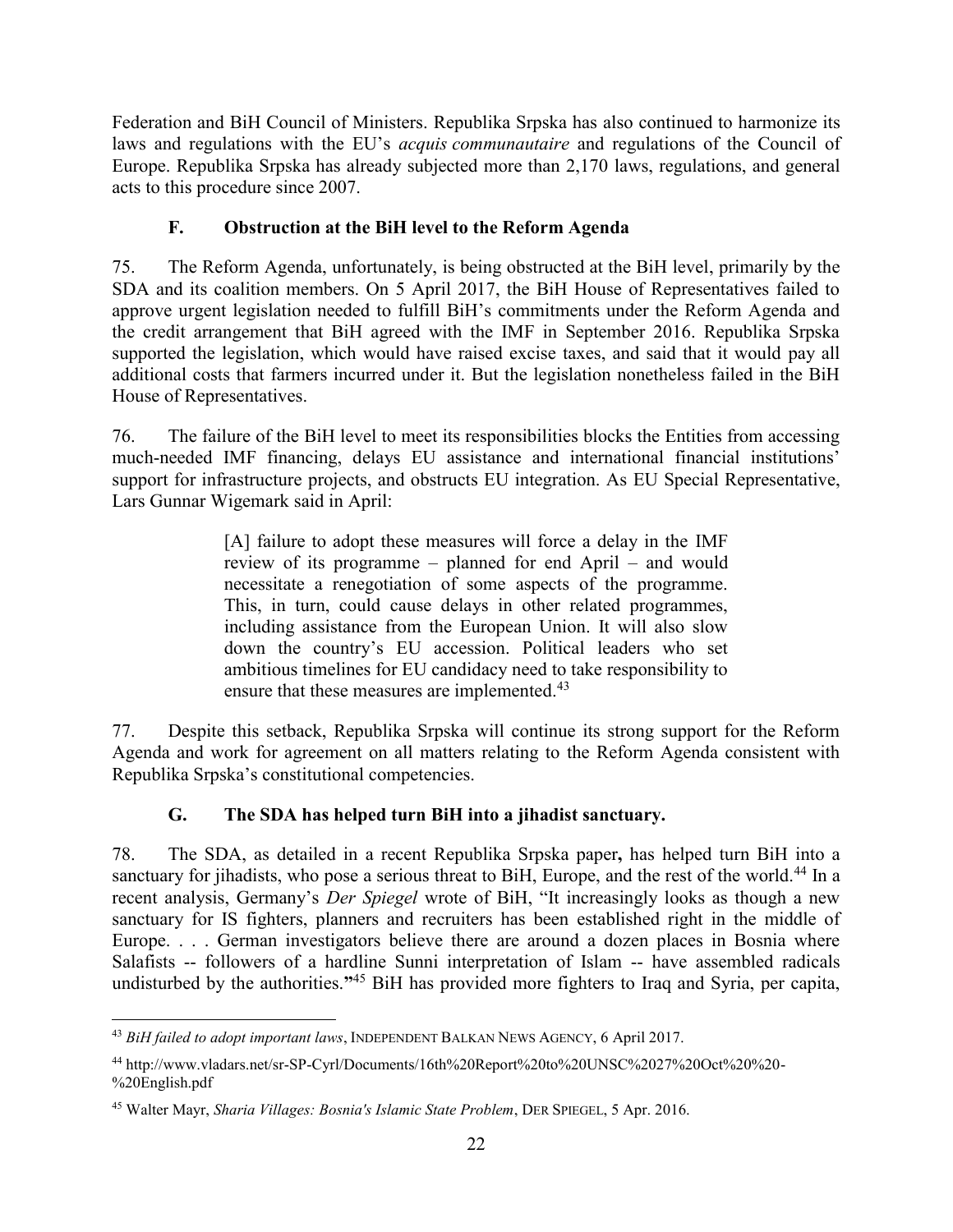than any other European country.<sup>46</sup>

79. The SDA was founded as an Islamist party and remains one. SDA founder Alija Izetbegovic' *Islamic Declaration*, published in 1990, states, "There can be neither peace nor coexistence between the Islamic religion and non-Islamic social and political institutions."<sup>47</sup> Consistent with this ideology, the SDA invited mujahidin to Bosnia and Herzegovina during the war and has continued its close ties to radical Islamists. The BiH Prosecutor's Office has failed to seek justice for mujahidin atrocities against Serbs. In addition, BiH's SDA-dominated security apparatus is failing to curb the jihadist presence in BiH. As Nenad Pejic of Radio Free Europe/Radio Liberty observed:

> There are countless examples of local authorities in Bosnia failing to act properly against Islamic extremism. . . . There are some claims that 'inaction' in Bosnia had its roots nearly 20 years ago when Bosnian authorities granted 50 passports to foreign mujahideen, most of whom were Salafist/Wahhabis . . . . This 'inaction' is not related to the police or court capacity or poor equipment, but rather to the ethnically divided BiH police and judiciary that has political sponsorship.

80. By supporting the SDA, members of the international community unintentionally increase the risk of terrorism in BiH and around the world.

#### **H. BiH's invalid and unlawfully imposed census program**

<span id="page-27-0"></span>81. Under pressure from the SDA—including an apparent threat of prosecution from the BiH Chief Prosecutor—the director of the BiH Agency for Statistics unilaterally issued a decision purporting to adopt a unified processing program for the census that violated the BiH Law on Census. The director acted outside of his legal authority, and the program's methodology was inaccurate and contrary to the specific requirements set forth in the law. As Freedom House observed in a recent report, the publication of the census "was accompanied by many problems concerning the quality of data and validity of results.<sup>148</sup> The goal of the processing program the director purported to adopt was to artificially inflate the count of BiH's Bosniak population.

#### <span id="page-27-1"></span>**V. The international community should respect the Dayton Accords and BiH sovereignty.**

#### <span id="page-27-2"></span>**A. Members of the international community should support reforms that restore the Dayton structure and refrain from actions that undermine BiH's sovereignty.**

82. BiH's friends in the international community, especially witnesses to the Dayton

 $\overline{a}$ <sup>46</sup> *Foreign Fighters in Iraq & Syria—Where Do They Come From?*, RADIO FREE EUROPE/RADIO LIBERTY, 29 Feb. 2016; John Schindler, *Operation CUT: Bosnia versus the Islamic State*, 22 Dec. 2015.

<sup>47</sup> ALIJA IZETBEGOVIC, ISLAMIC DECLARATION, p. 30.

<sup>48</sup> Freedom House, *Nations in Transition 2017: Bosnia and Herzegovina*, p. 2.